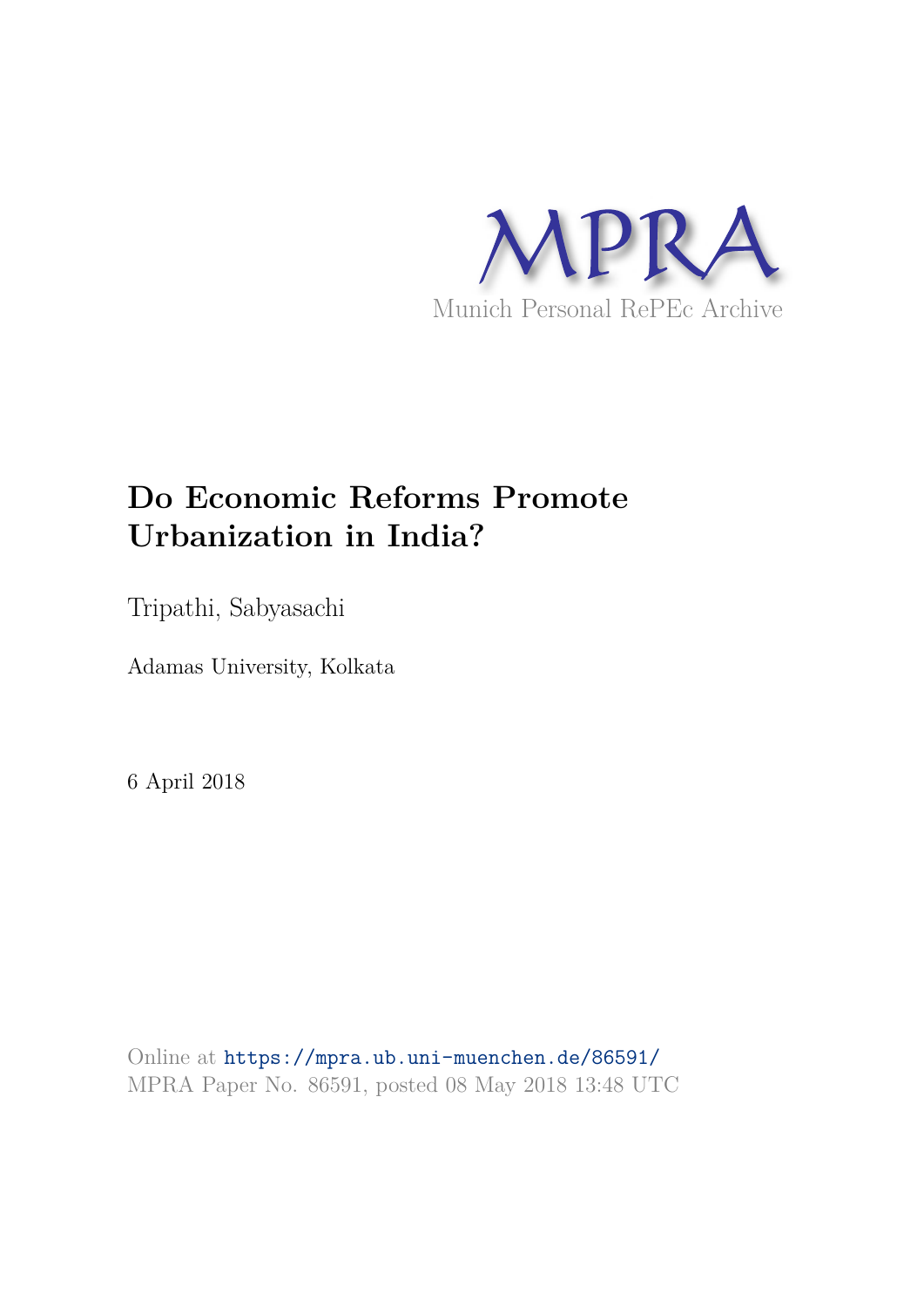## **Do Economic Reforms Promote Urbanization in India?**

## **Sabyasachi Tripathi\***

#### **Abstract**

We assess the impact of economic reforms on urbanization in India for the period of 1991 to 2016. It is found that economic reform variables (except import of goods and services as % of GDP) have a positive effect on urbanization. The vector error correction model shows that economic reforms have influenced only on total urban population with a very slower rate with the speed of adjustment of 0.003. The short run effect is also negligible. Granger causality test shows that there is no causal relationship between them. Therefore, we conclude that economic reforms do not promote urbanization in India. Economic reforms for urbanization are required though promotion of small and medium cities, human capital, cultural mobility and formulating proper plans for new green cities.

**Keywords:** Economic reforms, urbanization, Time series modeling, India. **JEL Codes:** O18, C50, R10

<sup>\*</sup>Dr. Sabyasachi Tripathi, Assistant Professor, Department of Economics, Adamas University, Kolkata - 700126, India. Email: sabya.tripathi@gmail.com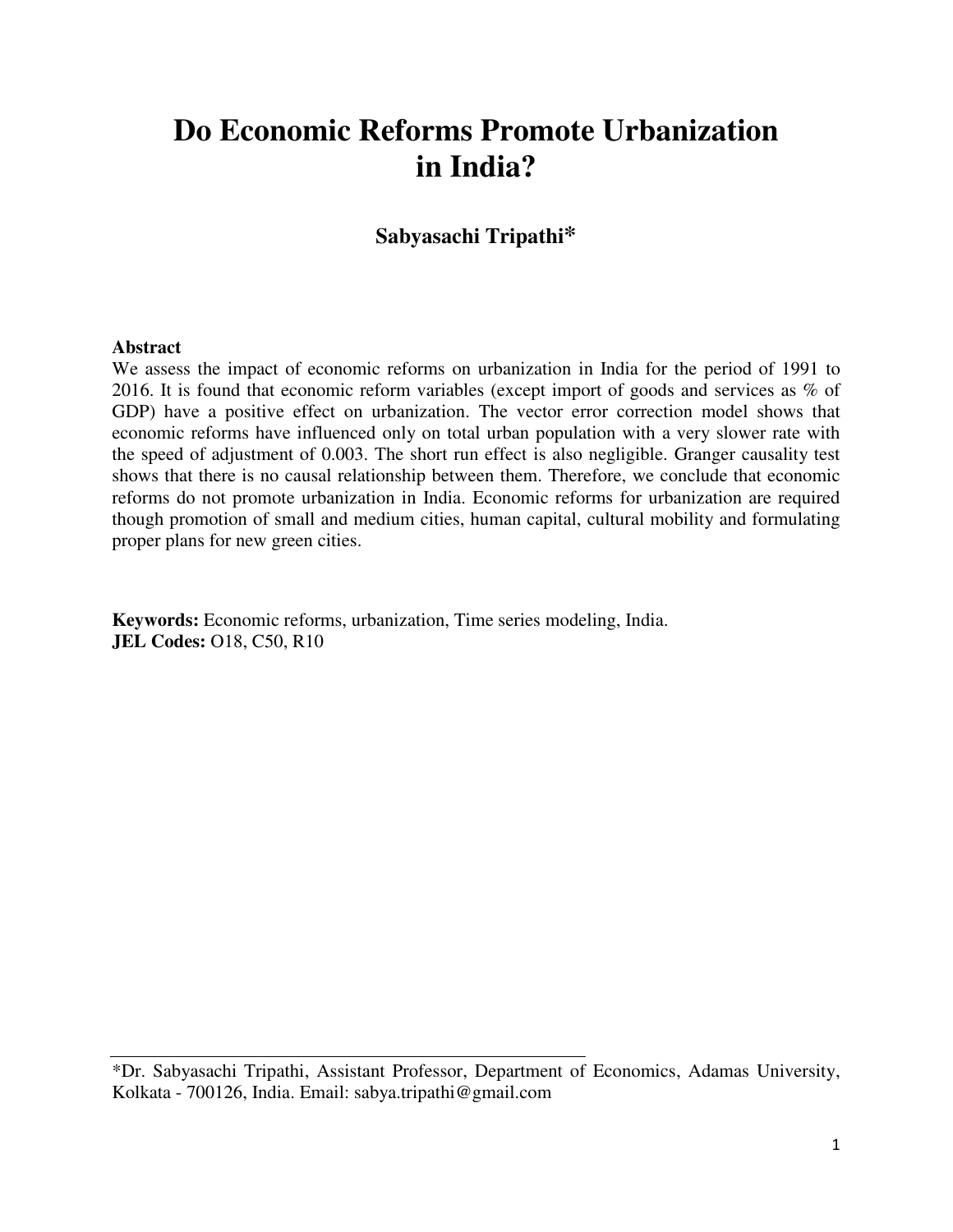#### **1. Introduction**

Developing countries such as India have been experiencing an explosion in urban population in recent years through a transformation of the country's economy from rural to urban which is characteristic the current development process. The nature and pattern of urbanization in India has changed significantly since 1991, i.e., the year when India started its economic reforms through trade liberalization, financial deregulation, making improvements in supervisory and regulatory systems and policies to make them more conducive to privatization and Foreign Direct Investment (FDI) (Gopinath, 2008). Economic reforms have also had a positive effect on India"s FDI inflows, economic growth and trade volume. The average annual economic growth in India was about 4  $\%$  in 1960-1990, but it increased to about 7  $\%$  in 1991-2016. Also, the average Merchandise trade (% of GDP) increased from 9.97% in 1960-1990 to 26.57% in 1991- 2016. Foreign direct investment and net inflows (% of GDP) increased from 0.03% in 1975-1990 to 1.23% in 1991-2016. On the other hand, India"s urban population increased from 217.18 million in 1991 to 377.10 million in 2011, constituting an increase of about 73.63 %. The percentage of urban in total population saw an increase from 25.72 % to 31.16 % during the same time-period. The number of towns and cities also increased from 4615 in 1991 to 7935 in 2011, accounting for an increase of over 72 %. The above figures indicate that economic reforms and the consequent higher level of economic growth, higher trade performance and higher investment may have had direct links with the urbanization process in the country. It is evident that cities have played a significant role in driving higher economic growth in India (Tripathi, 2013a; Tripathi and Mahey, 2017a). For instance, the contribution of urban as a % of total Net Domestic Product (NDP) increased from 37.65 % in 1970-71 to 52.02 % in 2004-05. Urban economic growth rate was also very high in this period, i.e. about 6.2 % from 1970- 71 to 2004- 05.

In this perspective, the present paper tries to understand the impact of economic reforms on urbanization in India. Recently, urbanization in India has gained a significant fillip from the central government. Government policies, such as, "Smart city mission", Atal Mission for Rejuvenation and Urban Transformation (AMRUT), and North Eastern Region Urban Development Programme (NERUDP) try to incentivize India"s current urbanization. Whether policies promote urbanization or not, urbanization is indeed happening, and it certainly is an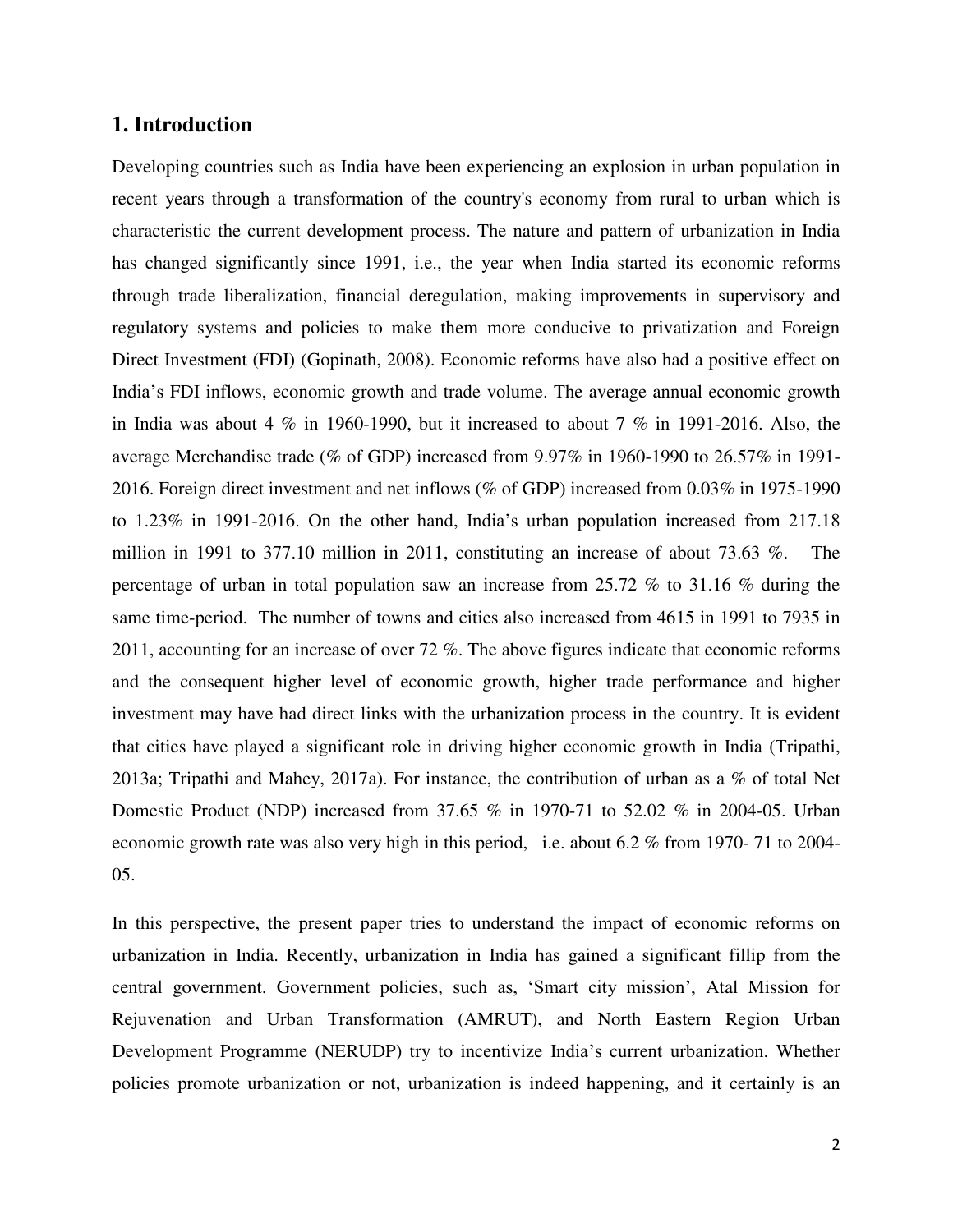inevitable part of the country's development process. Therefore, it is time to ask whether the reform which was started in 1991 has indeed promoted urbanization or we need a distinct reform initiative by focusing solely on urbanization in India. All available indicators show that Indian cities are poorly managed; they are haphazardly unplanned and crippled by exploding number of vehicles, higher energy consumption, air and noise pollution, street-violence, traffic congestion traffic injuries, fatalities etc. (Tripathi and Kaur, 2017b). It is worth noting here that cities have played a significant role in driving economic development and offering better living standards to populations across the developed world. Therefore, harnessing the development potential of urbanization for economic development is critical, and it raises questions of fundamental policy importance. How can cities be made more productive and efficient? How can the quality of city life be improved? All these questions are crucial in the current juncture, and proper empirical research is urgently needed for formulating appropriate policies. This paper aims to fill this research gap.

The impact of economic reforms on urbanization in India is analyzed in this paper based on data for the period from 1991 to 2016. India initiated major reforms in 1991and hence the choice of 1991 as the base-year. Data for this paper comes are mainly from World Development Indicators from The World Bank.<sup>1</sup> In this paper, the following variables, export of goods and services as  $\%$ of GDP, import of goods and services as % of GDP, growth rate of GDP, GDP per capita and life expectancy at birth are used to measure economic reforms, and urbanization is measured by four proxy variables; urban population as % of total population, total urban population, population in urban agglomeration of more than 1 million, and population in the largest city to  $\%$  of urban population. Vector error correction model is used to analyze the relationship.

The rest of the article is organized as follows: The next section presents a brief review of literature to find out the research gap. Empirical framework and results are presented in the subsequent two sections, respectively. Finally, major conclusions and implications are given in the last section.

l

<sup>&</sup>lt;sup>1</sup> Data available from the following web link: https://data.worldbank.org/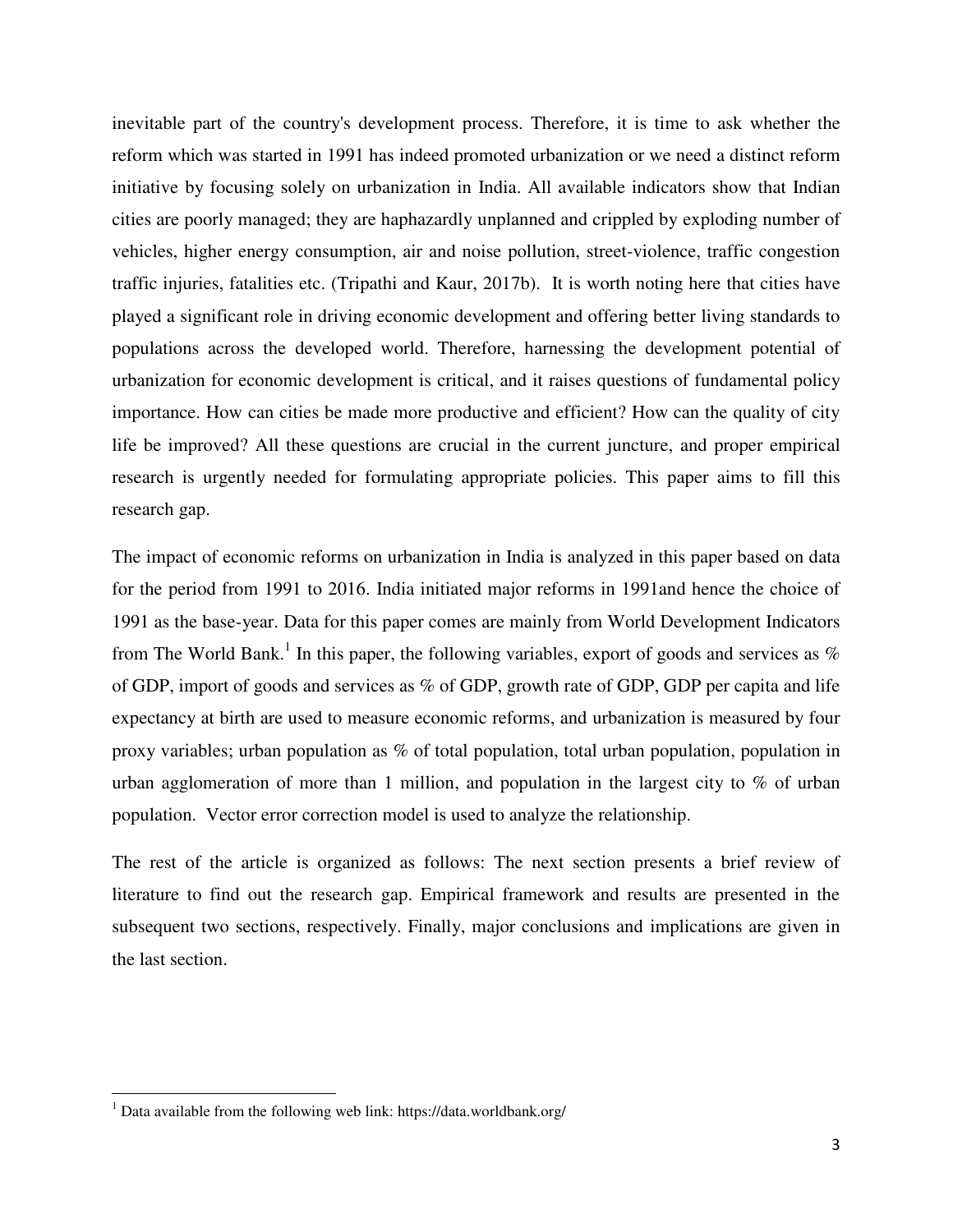#### **2. Review of Literature**

Among the recent studies in India mostly, post liberalization, Mathur (2005) argued that postliberalization urban growth was driven by the substantial growth of the urban population and changes in the share of employment in the manufacturing and service sectors. Bhagat (2011) found that the declining trend in the urban population growth rate observed during 1980s and 1990s was reversed at the national level, and level of urbanization increased faster during 2001– 2011. Cali (2009) explored the various possible implications of the urbanization process on development outcomes in India. The author found that the level of urbanization and that of economic development seem to go hand within Indian states over time. Chadchan and Shankar (2012) addressed the various complex urban issues associated with the present pattern of urban development through review of urban development of selected metropolitan cities of India which have experienced the impacts of LPG (Liberalization, Privatization and Globalization) process. Spatial trends, prevailing area-zoning, building bye laws (Floor Area Ratio and density) development control regulations, urban housing and transport are analyzed in the context of the current phenomenon of urban sprawl witnessed in India. Abhishek et al. (2017) found that initial population and capital city status have a strong positive impact on city growth; proximity to cities causes nearby cities to be larger; these results are consistent throughout three years, i.e., 1991, 2001 and 2011. Chaudhuri et al. (2017) found that there is a fair amount of variation in the growth of towns across all categories of states in India. The paper also found that small and medium towns can play an important role in the growth of manufacturing activities. Tripathi (2017c) suggests that improvement of infrastructure facilities may not significantly increase population agglomeration (measured by size, density, and growth rate of city population) in the large cities, but it will substantially improve the potential contribution of the cities to national economic growth in India by improving the ease of living and by facilitating business activities.

In the context of linking urbanization and economic growth, Sridhar (2010) in her analysis of the links between urbanization and economic growth in India, estimated the determinants of city growth and output both at the district and city levels and found that factors such as proximity to a large city and the process of moving from agriculture to manufacturing, determine the size of a city. Tripathi (2013a) using data from various sources and using new economic geography model found that India"s agglomeration economies are policy-induced as well as market-determined,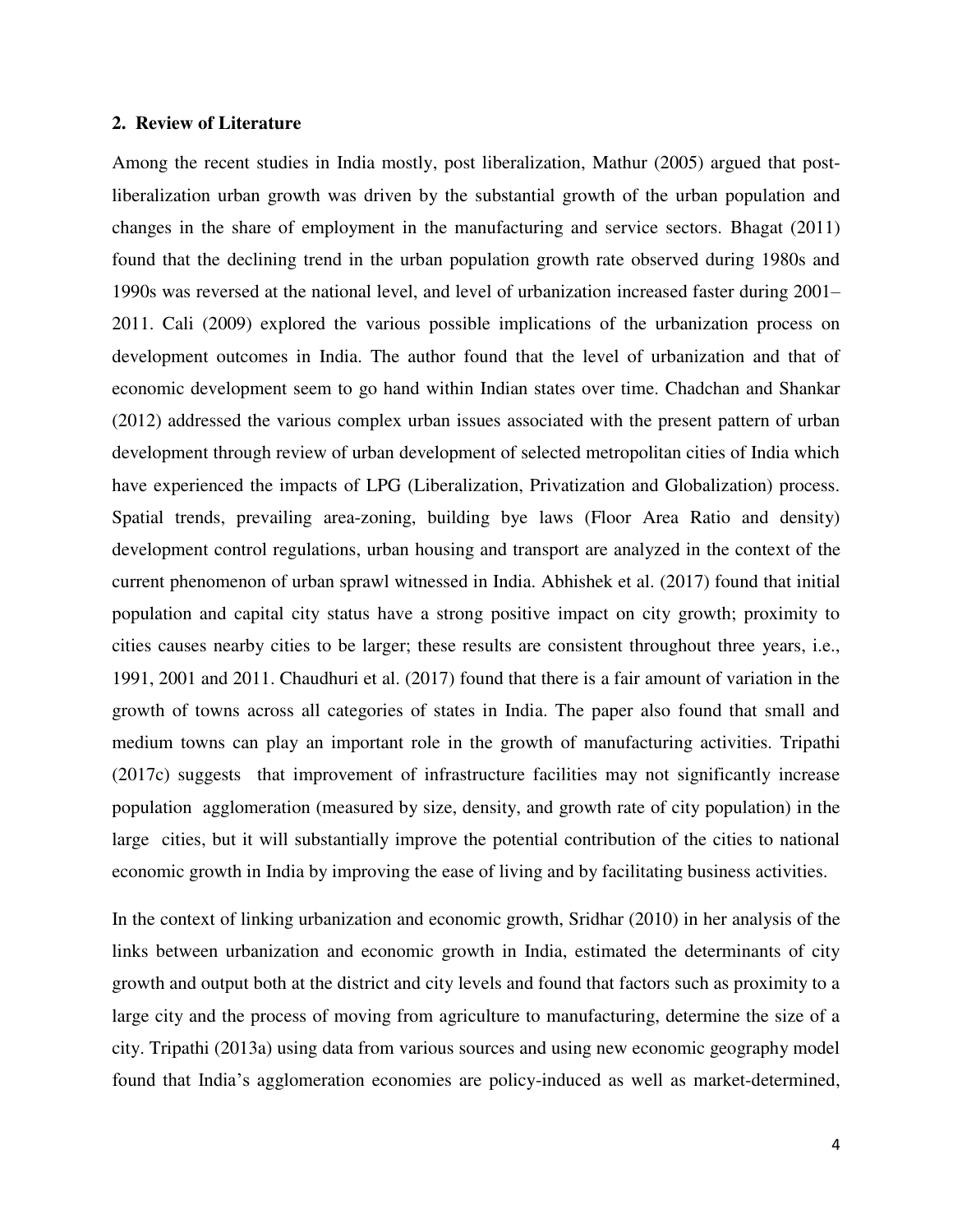and offer evidence of the strong positive effect of agglomeration on urban economic growth in India's urban system. Tripathi and Mahey (2017a) investigated the relevant determinates of urbanization and its impact on economic growth for the Indian state of Punjab. The paper found that the distance to the nearest railway station from a city, city-wise rainfall have had a negative effect while basic infrastructural facilities (i.e., number of schools, latrines, hospital, water availability) have had a positive impact on urbanization. Finally, it founds a positive link between urbanization and economic growth in Punjab. The novelty of this paper is that it establishes the positive link between urban agglomeration and economic growth at state level.

In the perspective of linking agricultural growth with urbanization, Tripathi and Rani (2018) show that overall agricultural activities measured by share, growth rate and total agricultural production, amount of cultivated land area, amount of rainfall and rural male employment have a negative effect on urbanization. The paper also suggests that we need to have balanced rural and urban policy for a smooth rural- urban transformation in India. Kalamkar (2009) analyzed the relationship between urbanization and agriculture growth in India. According to him, population growth has resulted in a downward trend in per capita availability of forest and agricultural land since the 1950s. Narayan (2016) investigates the causal relationship between economic growth and urbanisation in India, using World Development Indicators (WDI) data pertaining to the period 1960–2013. The estimated results for India indicate that economic growth has had a positive causal effect on urbanisation, while urbanisation, in turn, has not had any causal effect on economic growth.

Urbanization has also impacted poverty and inequality in India. Kundu (2006) found that as of 1999-2000, the per capita monthly consumption expenditure of million plus cities was Rs. 1070, about 53 per cent higher than that of small towns. Tripathi (2013b) found that higher level of urban economic growth and large city population agglomerations reduces poverty and increases extent of inequality. Tripathi (2017b) suggest that the upcoming "Smart cities" in India will emerge as a greater platform for future development of urban India, only if these cities ensure equitable distribution of the fruits of urban economic growth to the poorer section of urban dwellers. The Urban Poverty Report by the Government of India (2009) found that across the Indian states, poverty is negatively correlated with the level of urbanization, and that large and medium cities have a lower incidence of poverty than small cities in India. Other studies (World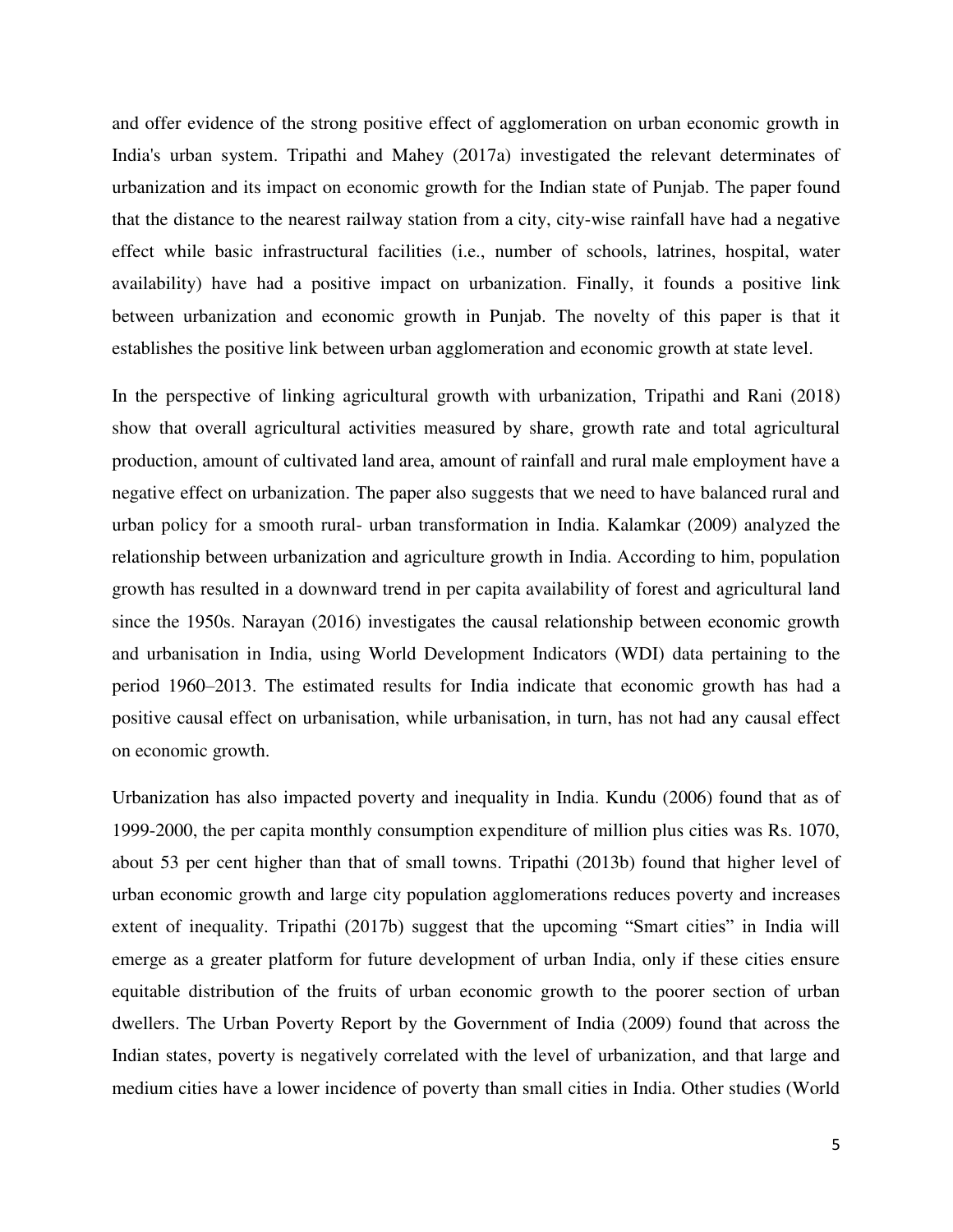Bank 2010; Gangopadhyay et al. 2010) have also found that the poverty level in large cities is much lower than that in the small towns, though their method of analysis was different from earlier researchers. Gibson et al. (2017) found that growth of secondary towns may do more to reduce rural poverty than big city growth, although cities may eventually take over towns as the drivers of rural poverty reduction.

The above review of literature suggests that quantitative research work on urbanization of India is scanty due mainly to limited availability of data. Most importantly, time series data analysis on urban issues is very much deficient. In addition, linking urbanization with economic reforms has not been done before. Therefore, the main goal of the present paper is to addresses these issues.

## **3. Data and Methodology**

Time series analysis is used in this paper to analyze the impact of economic reforms on urbanization. Data for dependent and independent variables are collected from the World Development Indicators for the period from 1991 to 2016. EViews10 software has been used to calculate the results. Based on urban and development literature we consider the following variables and functional form to assess the relationship.

## $Urbanization = f(EGS, IGS, GDPG, GDPFC, LEB)$  ..........(1)

Whereas urbanization is measured by considering the following four variables i.e., urban population as % of total population (UPP), total urban population (UP), population in urban agglomeration of more than 1 million (PUA), and population in largest city to % of urban population (PLC) economic reforms are measured by export of goods & services as % of GDP (EGS), import of goods and services as  $%$  of GDP (IGS), growth rate of GDP (GDPG), GDP per capita (GDPPC) and life expectancy at birth (LEB). Table 1 presents the definition of variables and transformation of variables for the analysis.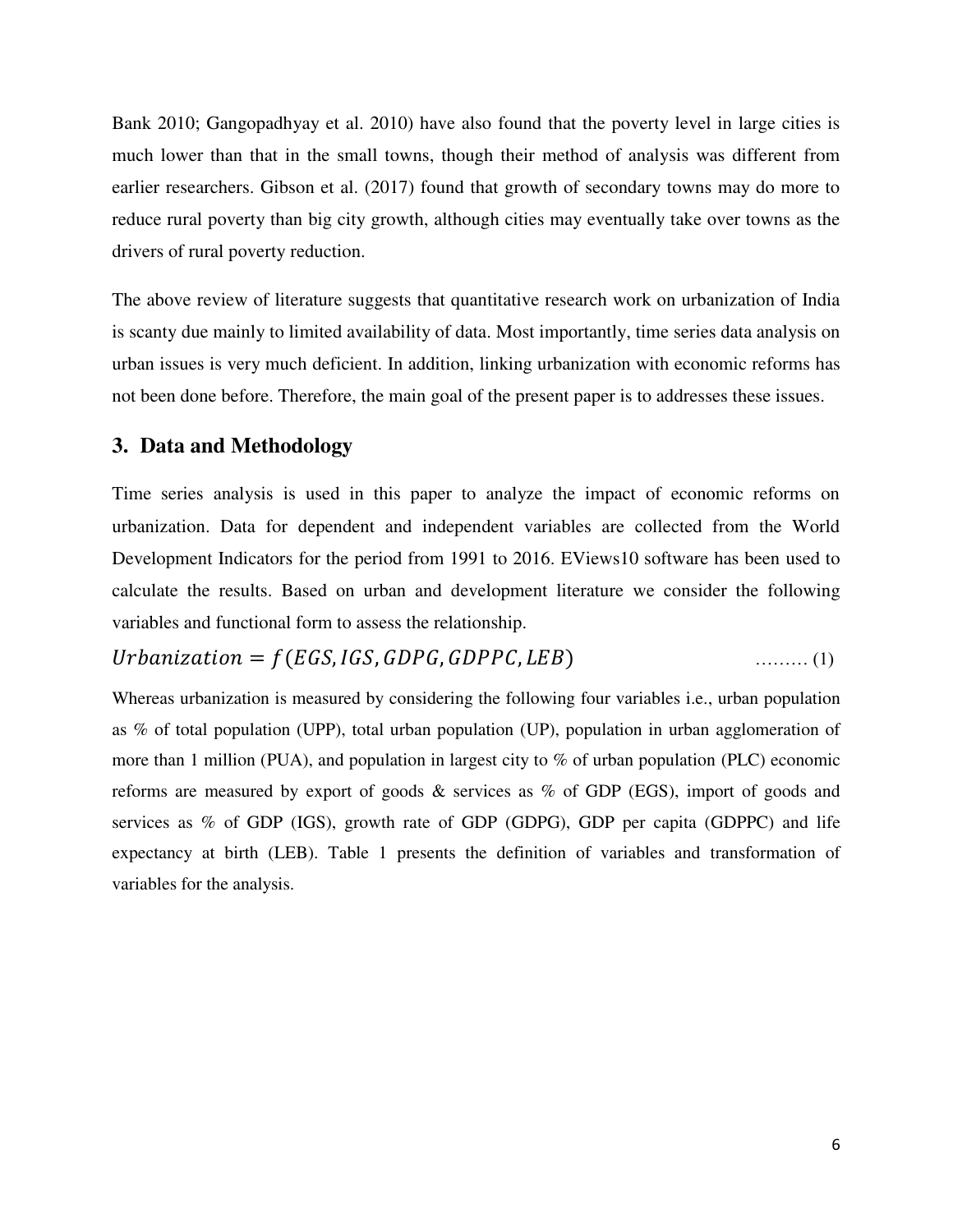| <b>Variables</b>         | Definitions of variables are taken from World Development Indicators, World Bank                                                                                                                              |
|--------------------------|---------------------------------------------------------------------------------------------------------------------------------------------------------------------------------------------------------------|
| <b>LUPP</b>              | Natural logarithm of urban population (% of total). The data are collected and smoothed by United                                                                                                             |
|                          | Nations Population Division.                                                                                                                                                                                  |
| <b>LUP</b>               | Natural logarithm of total urban population. Urban population refers to people living in urban areas as                                                                                                       |
|                          | defined by national statistical offices. It is calculated using World Bank population estimates and                                                                                                           |
| <b>LPUA</b>              | urban ratios from the United Nations World Urbanization Prospects.<br>Natural logarithm of population in urban agglomerations of more than 1 million (% of total population).                                 |
|                          | Population in urban agglomerations of more than one million as a percentage of a country's population                                                                                                         |
|                          | living in metropolitan areas that had a population of more than one million people in 2000.                                                                                                                   |
| <b>LPLC</b>              | Natural logarithm of Population in the largest city (% of urban population). Population in largest city is                                                                                                    |
|                          | the percentage of a country's urban population living in that country's largest metropolitan area.                                                                                                            |
| <b>LEGS</b>              | Natural logarithm of exports of goods and services (% of GDP). Exports of goods and services                                                                                                                  |
|                          | represent the value of all goods and other market services provided to the rest of the world. They<br>include the value of merchandise, freight, insurance, transport, travel, royalties, license fees, and   |
|                          | other services, such as communication, construction, financial, information, business, personal, and                                                                                                          |
|                          | government services. They exclude compensation of employees and investment income (formerly                                                                                                                   |
|                          | called factor services) and transfer payments.                                                                                                                                                                |
| <b>LIGS</b>              | Natural logarithm of Imports of goods and services (% of GDP). Imports of goods and services                                                                                                                  |
|                          | represent the value of all goods and other market services received from the rest of the world. They                                                                                                          |
|                          | include the value of merchandise, freight, insurance, transport, travel, royalties, license fees, and<br>other services, such as communication, construction, financial, information, business, personal, and |
|                          | government services. They exclude compensation of employees and investment income (formerly                                                                                                                   |
|                          | called factor services) and transfer payments.                                                                                                                                                                |
| <b>LGDPG</b>             | Natural logarithm of GDP growth (annual %). Annual percentage growth rate of GDP at market prices                                                                                                             |
|                          | based on constant local currency. Aggregates are based on constant 2010 U.S. dollars. GDP is the                                                                                                              |
|                          | sum of gross value added by all resident producers in the economy plus any product taxes and                                                                                                                  |
|                          | minus any subsidies not included in the value of the products. It is calculated without making<br>deductions for depreciation of fabricated assets or for depletion and degradation of natural                |
|                          | resources.                                                                                                                                                                                                    |
| <b>LGDPPC</b>            | Natural logarithm of GDP per capita. GDP per capita is gross domestic product divided by midyear                                                                                                              |
|                          | population.                                                                                                                                                                                                   |
| LLEB                     | Natural logarithm of Life expectancy at birth, total (years). Life expectancy at birth indicates the                                                                                                          |
|                          | number of years a newborn infant would live if prevailing patterns of mortality at the time of its<br>birth were to stay the same throughout its life.                                                        |
| <b>Transformation</b>    | <b>Definitions of Transformations</b>                                                                                                                                                                         |
| <b>DLUPP</b>             | First difference of LUPP                                                                                                                                                                                      |
| D(DLUPP)                 | Second difference of LUPP                                                                                                                                                                                     |
| <b>DLUP</b>              | First difference of LUP                                                                                                                                                                                       |
| <b>DLPUA</b>             | First difference of LPUA                                                                                                                                                                                      |
| D(DLPUA)<br><b>DLPLC</b> | Second difference of LPUA<br>First difference of LPLC                                                                                                                                                         |
| D(DLPLC)                 | Second difference of LPLC                                                                                                                                                                                     |
| <b>DLEGS</b>             | First difference of LEGS                                                                                                                                                                                      |
| <b>DLIGS</b>             | First difference of LIGS                                                                                                                                                                                      |
| <b>DLGDPG</b>            | First difference of LGDPG                                                                                                                                                                                     |
| <b>DLGDPPC</b>           | First difference of LGDPPC                                                                                                                                                                                    |
| <b>DLLEB</b>             | First difference of LLEB                                                                                                                                                                                      |

**Table 1: Definitions of variables and time-series transformations** 

Source: Author's compilation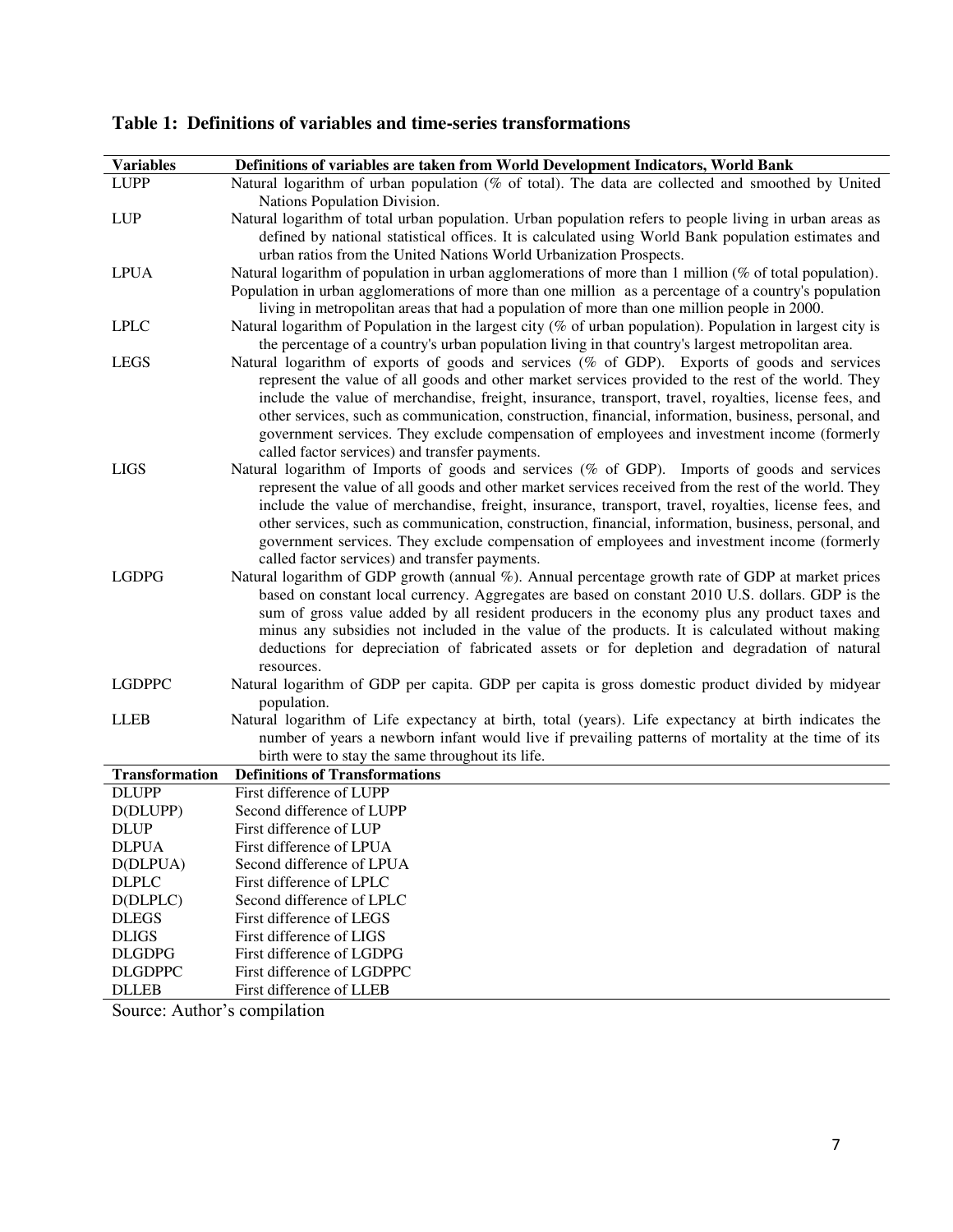#### **3.1 Choice of variables for regression analysis:**

What follows is a discussion about the choice of dependent and independent variables. GDP per capita is an important indicator to measure economic performance of a country. GDP per capita is more important as it measures stability and wealth within an economy. Knowing per capita GDP is also important to arrive at the average purchasing power of the citizens of a country as higher per capita GDP indicates that a member of the community has more money to spend. Therefore, this paper considers per capita GDP as a measure of economic reforms. Understanding the GDP growth rate is very important as it is based on this that the government decides about fiscal policy and inflation. Further, it also helps to know not only how a country is growing compared to another country but also a given country"s development in different time periods. Therefore, economic growth is one of the major indicators of economic reforms. As one of the main components of economic reforms is trade liberalization and trade liberalization in turn is measured by export of goods and services (% of GDP) and import of goods and services (% of GDP), these two indices are considered to measure economic reforms in India. Finally, life expectancy at birth is considered as it indicates the health outcome and well being of the citizen; therefore it is used as proxy for the outcomes of economic growth and economic reforms.

As and where available, this paper uses four proxy variables i.e., urban population as % of total population, total urban population, population in urban agglomeration of more than 1 million, and population in largest city to % of urban population in order to measure urbanization in India. Though India"s urban population increased from 78.94 million in 1961 to 377.10 million in 2011 but in percent terms, the increase remains very merge at about 31.16 in 2011. The Indian percentage figure is lower than the developed countries like the United States of America (82.1 per cent) and Japan (90.5 percent) in 2010. It is also lower than in other fast growing developing countries such as China (49.2 per cent), Brazil (84.3), and Russian Federation (73.7 per cent) in 2010 [Tripathi, 2015]. Therefore, it is very important to see how economic reforms have impacted not only total urbanization but also on percentage of urbanization in India. "Population in urban agglomeration of more than 1 million' and 'population in largest city to  $\%$  of urban population" also considered for the analysis as India"s urban population is mainly concentrated in and around class I (population more than 1 lakh) cities. The percentage share of urban population in class I cities increased from 51.42 in 1961 to 70 in 2011. Also, the number of Class I cities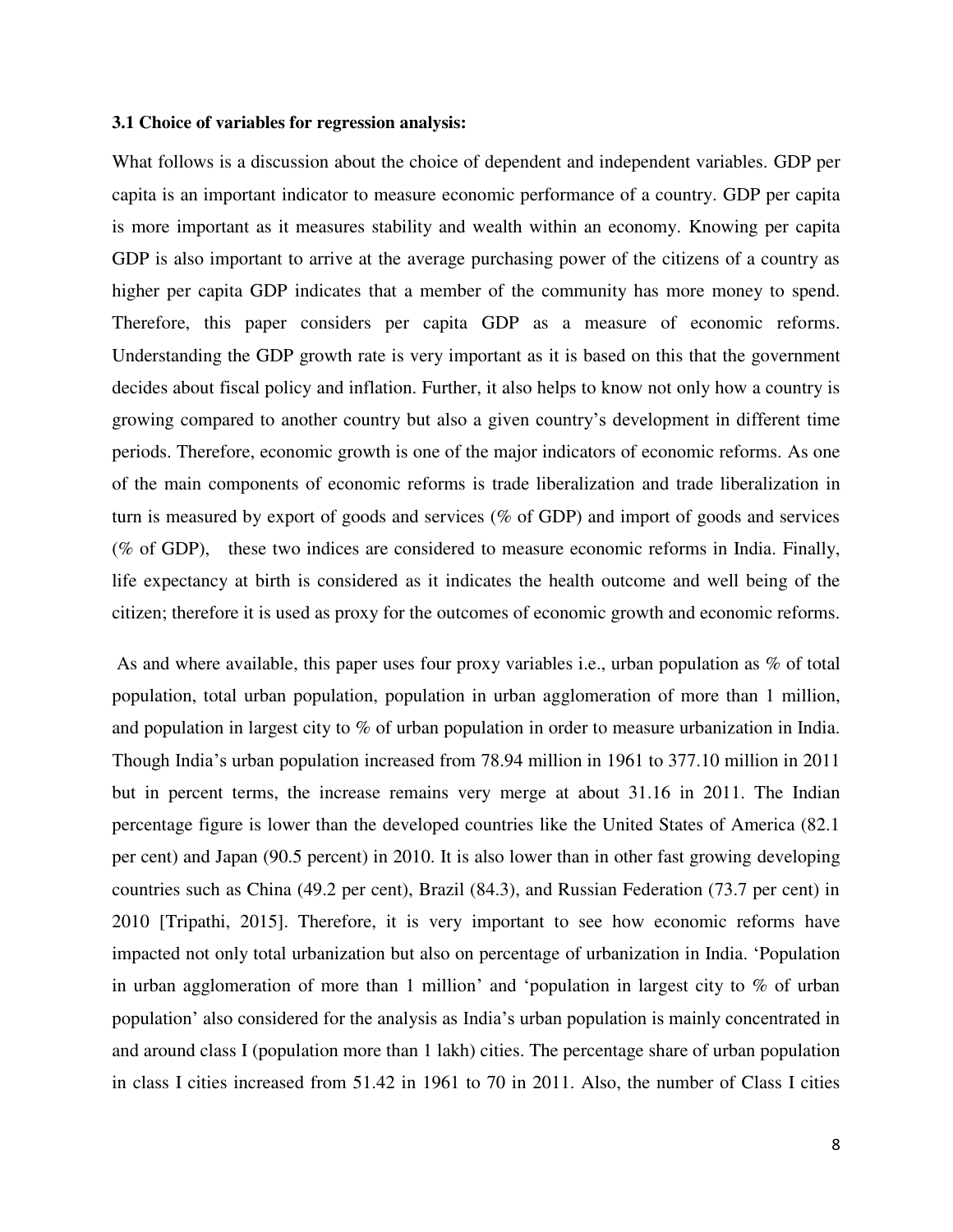increased from 394 in 2001 to 468 in 2011. Also needs to be analyzed is the forward and backward linkages between reforms and population change in the large cities. Krugman and Elizondo (1996) explains the existence of large giant cities as a consequence of the strong forward and backward linkages that come up when manufacturing tries to serve a small domestic market. Large cities are an unintended by-product of import-substitution policies and trade liberalization has a negative effect on the population size of the cities. This indicates that population size of large cities has links with trade policy. As this paper measures economic reforms through trade liberalization population change in large cities is considered for analysis.

#### **3.2 Unit Root or Stationary Tests**

To test the causality and co-integration between the economic reforms and urbanization, at first, the stationary properties of the time series was checked by unit root test. This can be done in various ways: Dickey Fuller test, Augmented Dickey Fuller test, Phillips - Perron test with trend and without trend. This paper uses Augmented Dickey Fuller (ADF) test which is based on the following regression equation with a constant and a trend in the form as follows:

∆Y<sup>t</sup> = β<sup>0</sup> + β<sup>1</sup> Yt−<sup>1</sup> + ρ<sup>j</sup> k j=1 ∆Yt−<sup>j</sup> + u<sup>t</sup> ------------------- (2)

Where  $\Delta$  is the first difference operator and  $u_t$  is the stochastic error term and k is the number of lags in the dependent variable, the null hypothesis  $(H_0)$  of a unit root indicates that the coefficient of  $Y_{t-1}$  as zero while alternative hypothesis  $(H_1)$  implies  $Y_t$  is stationary. If the null hypothesis is rejected, then the series is stationary and no differencing in the series is essential to establish stationarity.

#### **3.2 Testing for Co-integration**

The second step to examine the causality and co-integration involves searching for common stochastic trend between the concerned variables. Empirically this can be examined either by Engle-Granger two step co-integration procedures or by Johansen-Juselius co-integration techniques. Johansen-Juselius co-integration technique is used in this study. In this technique, two test statistics known as the trace statistic and the maximum eigen value are used to identify the number of co-integrating vectors. The trace test statistics for the null hypothesis indicate that there are at most r distinct co-integrating vector.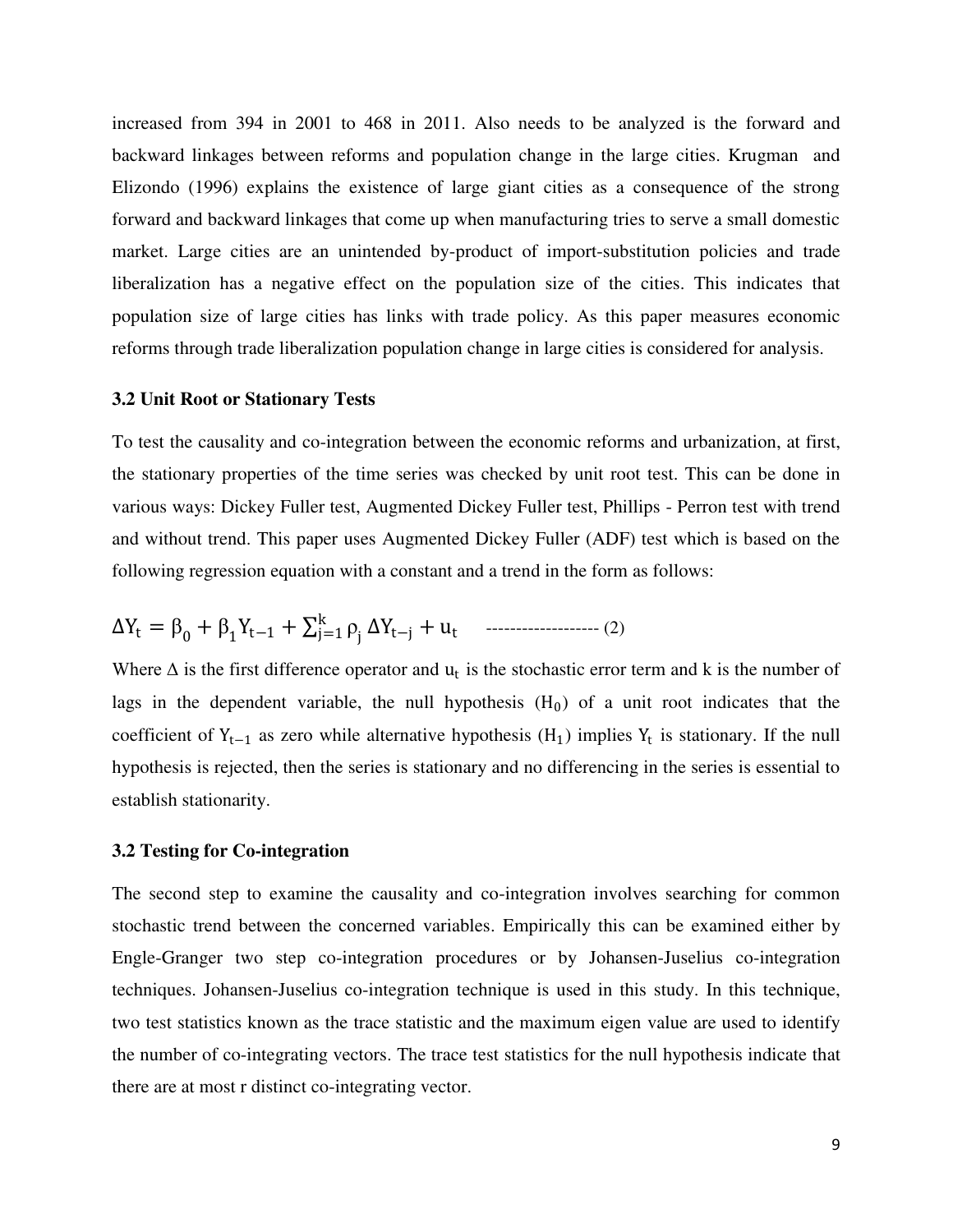$\lambda$ trace = T $\sum_{i=r+1}^{k} \ln(1 - \lambda I)$ i=r+1 …………………. (3)

Where,  $\lambda I$  are the N-r smallest squared canonical correlations between  $X_{t-k}$  and  $\Delta X_t$  (where  $X_t$ = (upp/up/pua/plc, egs, igs, gdpg, gdppc, leb) and where all variables in  $X_t$ , are assumed I(1)), corrected for the effects of the lagged differences of the  $X_t$  process.

The maximum eigenvalue statistic for testing the null hypothesis of at most r co-integrating vectors against the alternative hypothesis of  $r + 1$  co-integrating vectors is given by

λmax = −T ln(1 − λr + 1) ………………….. (4)

Johansen (1988) shows that equations (1) and (2) have non-standard distributions under the null hypothesis and provide approximate critical values for the statistic.

#### **3.3 Vector Error Correction Model**

The cointegration among variables solely shows a long run equilibrium relationship though there could be disequilibrium in the short run. To investigate the short run dynamics among the concerned time series variables, Vector Error Correction Model (VECM) has been developed and used in this study.

The standard error correction model (ECM) considers the following form

 $\Delta Y_t = \varphi + \gamma X_t + \lambda \hat{\epsilon}_{t-1} + w_t$ ----------------------------- (5)

where  $\hat{\epsilon}_{t-1} = (Y_{t-1} - \hat{Y}_{t-1})$  is one-period lagged value of the error from the co-integration regression and  $w_t$  is the error term in the ECM. When  $\hat{\epsilon}_{t-1}$  is non-zero, there is disequilibrium in the short run. However, equilibrium will be restored in the long run if and only if  $\lambda < 0$ .

#### **4. Empirical Results**

Table 2 presents the descriptive statistics of the variables used for analysis. The calculation is based on 26 observations as the study's time period lies between 1991 and 2016. Further, yearly time series data is used for analysis. All the variables are presented in the logarithmic form. Standard deviations (Std. Dev.) are very low for almost all the variables which indicate that the extent of variation or dispersion of data values is very minimal. The positive skewness values of UPP, PUA, PLC, and GDPPC indicate that in these variables the mass of the distribution is concentrated on the left of the figure. On the other hand, the negative skewness values of UP, EGS, IGS, GDPG, and LEB specify that the mass of the distribution is concentrated on the right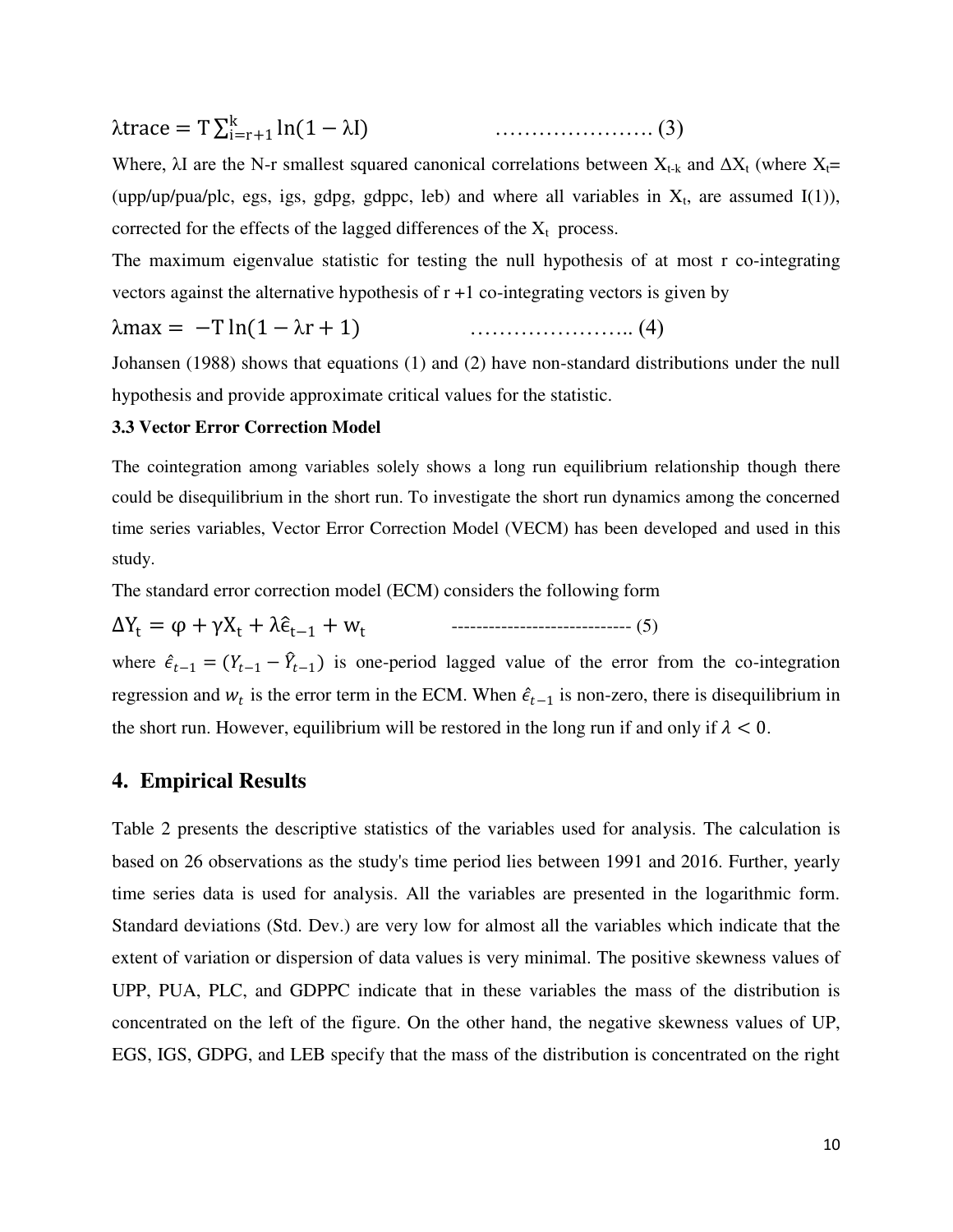of the figure of these variables. Finally, Jarque-Bera test shows that expect PLC and GDPG, data for all other variables follow the normal distribution.

|                  | <b>LUPP</b> | <b>LUP</b> | <b>LPUA</b> | <b>LPLC</b> | <b>LEGS</b> | <b>LIGS</b> | <b>LGDPG</b> | <b>LGDPPC</b> | <b>LLEB</b> |
|------------------|-------------|------------|-------------|-------------|-------------|-------------|--------------|---------------|-------------|
| Mean             | 3.365       | 19.583     | 2.538       | 1.738       | 2.749       | 2.866       | 1.812        | 6.513         | 4.156       |
| Maximum          | 3.501       | 19.900     | 2.701       | 1.797       | 3.236       | 3.442       | 2.328        | 7.444         | 4.227       |
| Minimum          | 3.250       | 19.249     | 2.390       | 1.710       | 2.150       | 2.150       | 0.055        | 5.698         | 4.068       |
| Std. Dev.        | 0.078       | 0.201      | 0.093       | 0.026       | 0.366       | 0.415       | 0.469        | 0.613         | 0.049       |
| <b>Skewness</b>  | 0.192       | $-0.052$   | 0.098       | 1.145       | $-0.163$    | $-0.118$    | $-2.086$     | 0.227         | $-0.187$    |
| Kurtosis         | 1.763       | 1.767      | 1.895       | 2.971       | .485        | 1.584       | 8.543        | 1.499         | 1.847       |
| Jarque-Bera test | 1.816       | 1.658      | 1.365       | 5.686       | 2.601       | 2.231       | 52.132       | 1.816         | 1.658       |
| (Probability)    | (0.40)      | (0.43)     | (0.50)      | (0.05)      | (0.27)      | (0.32)      | (0.00)       | (0.40)        | (0.43)      |

**Table 2: Descriptive statistics of variables**

Source: Author

To evaluate the long run relationship between economic reforms and urbanization, the stationarity properties of the data are checked using the Augmented Dickey - Fuller (ADF) test.

| Variables     | With trend and intercept |             |                        | Without trend and intercept |             |              |  |
|---------------|--------------------------|-------------|------------------------|-----------------------------|-------------|--------------|--|
|               | First<br>Level           |             | Second                 | Level                       | First       | Second       |  |
|               |                          | Difference  | Difference             |                             | Difference  | Difference   |  |
| <b>LUPP</b>   | $-2.269$                 | $-2.2426$   | $-3.207^{\circ}$       | 1.553                       | 1.164       | $-3.148***$  |  |
| <b>LUP</b>    | $-0.8077$                | $-2.002$    | $-3.2068^{\circ\circ}$ | 0.242                       | $-1.670*$   | $-3.1031***$ |  |
| <b>LPUA</b>   | $-2.366$                 | $-2.279$    | $-3.378*$              | 2.184                       | 0.483       | $-3.501***$  |  |
| <b>LPLC</b>   | $-1.039$                 | $-2.566$    | $-4.508***$            | 1.258                       | $-1.354$    | $-4.695***$  |  |
| <b>LEGS</b>   | $-0.1874$                | $-5.535***$ | $-5.5193***$           | 1.593                       | $-1.847*$   | $-11.752***$ |  |
| <b>LIGS</b>   | 0.3944                   | $-4.268**$  | $-8.522***$            | 1.495                       | $-3.628***$ | $-8.766***$  |  |
| <b>LGDPG</b>  | $-6.627***$              | $-7.788***$ | $-5.53***$             | $-0.291$                    | $-8.211***$ | $-5.715***$  |  |
| <b>LGDPPC</b> | $-1.871$                 | $-4.289**$  | $-6.037***$            | 4.787                       | $-2.664**$  | $-6.383***$  |  |
| <b>LLEB</b>   | 0.578                    | $-4.254**$  | $-3.551*$              | $-1.825*$                   | $-2.656**$  | $-1.872*$    |  |

#### **Table 3: Test for stationary**

Note: \*\*\*, \*\*, \* and @ denote rejection of the null hypothesis of unit root at  $1\%, 5\%, 10\%,$  and 11 % significance level respectively.

Table 3 shows that expect the variables used to measure urbanization, all other variables ( egs, igs, gdpg, gdppc, leb ) are stationary in the first differenced series, i.e., I(1) . When time series data is not stationary at their level form, they usually become stationary in the first difference. Among the urbanization variables, total urban population (up) is  $I(1)$  and other variables are  $I(2)$ . As most of the variables follow I(1) process, the paper looks for the long run relationship among the variables.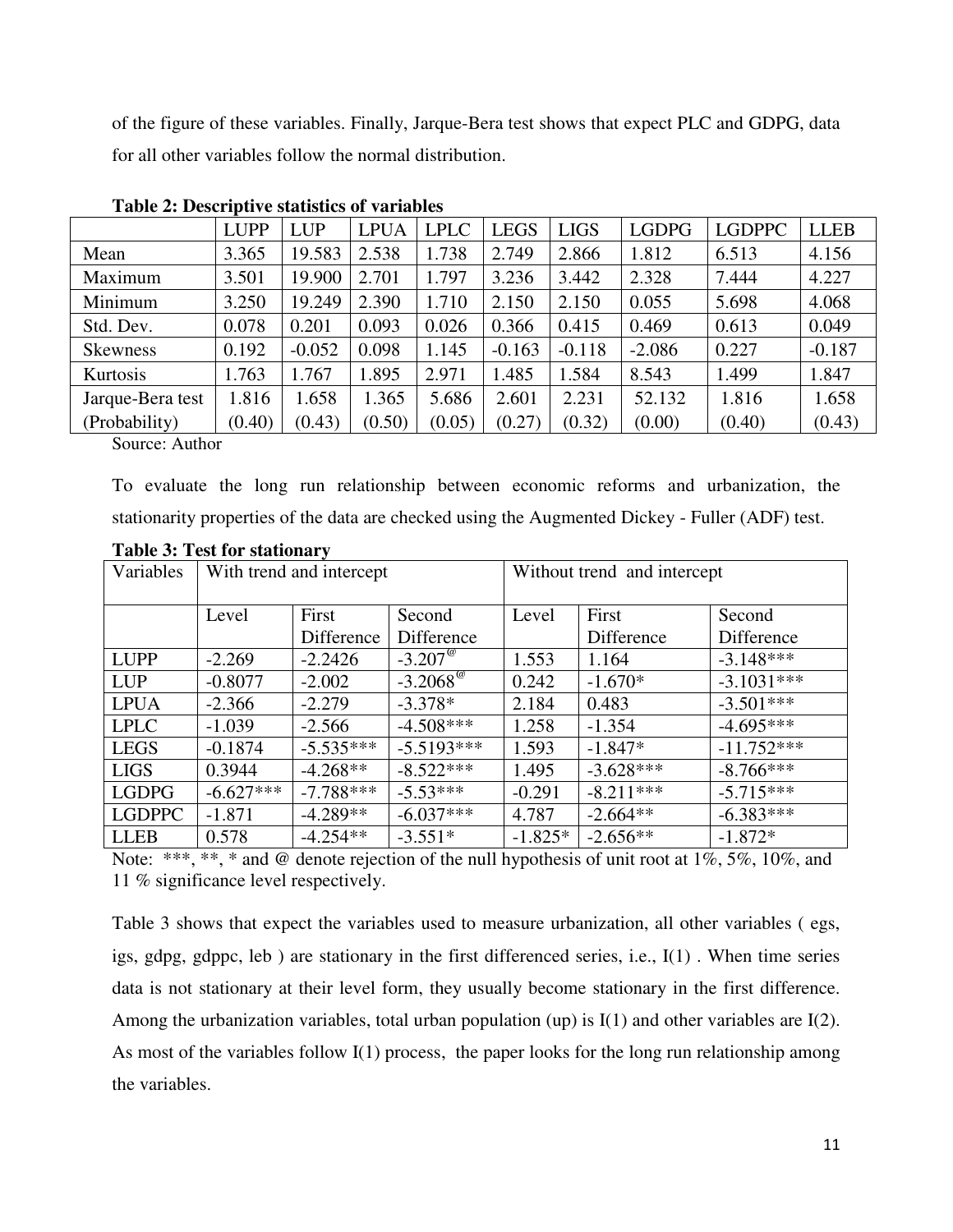| Null       | Alternative | Trace      | Max        | Trace       | Max         | Trace       | Max        | Trace       | Max        |
|------------|-------------|------------|------------|-------------|-------------|-------------|------------|-------------|------------|
|            |             | statistics | statistics | statistics  | statistics  | statistics  | statistics | statistics  | statistics |
|            |             |            |            |             |             |             |            |             |            |
|            |             | <b>UPP</b> |            | UP          |             | <b>PUA</b>  |            | <b>PLC</b>  |            |
| $r=0$      | $r=1$       | 237.99***  | $95.02***$ | 252.29***   | $133.13***$ | $200.86***$ | 78.12***   | $177.97***$ | $61.31***$ |
| $r \leq 1$ | $r=2$       | 142.98***  | $55.02***$ | $119.16***$ | $55.14***$  | $122.74***$ | $51.71***$ | $116.66***$ | $51.98***$ |
| $r \leq 2$ | $r=3$       | $87.96***$ | $52.51***$ | $64.02***$  | $36.63***$  | $71.03***$  | $26.95*$   | $64.68***$  | 28.18**    |
| $r \leq 3$ | $r=4$       | $35.45**$  | $19.10*$   | 27.39*      | 13.70       | 44.08***    | $21.79**$  | $36.50***$  | 17.56      |
| $r \leq 4$ | $r=5$       | $16.35**$  | $14.43**$  | 13.69*      | 11.48       | $22.29***$  | $12.76*$   | $18.95**$   | 11.19      |
| $r \leq 5$ | $r=6$       | 1.92       | .92        | 2.21        | 2.21        | $9.53***$   | $9.53***$  | $7.76***$   | $7.76***$  |

**Table 4: Johansen's test for co-integration**

Note: \*\*\*, \*\*, and \* denote rejection of the hypothesis at 1%, 5% and 10% significance level respectively. Source: Author's calculation

Table 4 reports the Johansen- Juselius co-integration result. Co-integration of the variables was tested by taking it in the non-stationary form. The results show that the null hypothesis of no cointegration, i.e.,  $r = 0$ , is rejected for almost all variables used in the regression model. This is because either λtrace or λmax is larger than the critical value at least at 1% significant level. The results provide evidence that there is at least one co-integrating vector in each case. In some cases there is even more than one vector. Johansen's tests for co-integration results clearly state that the long run relationship exist among considering variables. In other words, the results show that that there is a co-integration relationship among the economic agency variables (EGS, IGS, GDPG, GDPPC, LEB) and urbanization (UPP/UP/PUA/PLC) in India, that is, a long-term stable equilibrium relationship.

|               | ້           | ີ         |             | ີ        | ້            |          |              |          |
|---------------|-------------|-----------|-------------|----------|--------------|----------|--------------|----------|
| Variables     | Coefficient | Standard  | Coefficient | Standard | Coefficient  | Standard | Coefficient  | Standard |
|               |             | error     |             | error    |              | error    |              | error    |
| <b>LUPP</b>   |             |           | LUP         |          | LPUA         |          | <b>LPLC</b>  |          |
| <b>LEGS</b>   | $0.138***$  | 0.003     | $0.135***$  | 0.002    | $0.128***$   | 0.005    | $0.136***$   | $-0.024$ |
| <b>LIGS</b>   | $-0.148***$ | 0.003     | $-0.145***$ | 0.002    | $-0.157***$  | $-0.005$ | $-0.1534***$ | 0.0289   |
| <b>LGDPG</b>  | $0.003***$  | $-0.0004$ | $0.004***$  | 0.0003   | $-0.002$ *** | $-0.001$ | $0.024***$   | 0.0053   |
| <b>LGDPPC</b> | $0.068***$  | 0.0009    | $0.061***$  | 0.0009   | $0.042***$   | $-0.002$ | 0.005        | 0.0115   |
| <b>LLEB</b>   | $071***$    | $-0.032$  | $3.643***$  | 0.019    | $1.704***$   | $-0.056$ | $0.966**$    | 0.371    |

**Table 5: Cointegrating equation results (1 Cointegrating Equation)** 

Note: \*\*\*, \*\* and \* denote rejection of the hypothesis at 1%, 5% and 10% significance level respectively. Source: Author"s calculation

Table 5 presents the normalized co-integrating coefficients from the Johansen test for cointegrations. The results are presented by considering first lag as higher order lags are not considered due to data limitation. The signs of the normalized co-integrating coefficients are reversed to enable proper interpretation. The co-integrating equation results show that dependent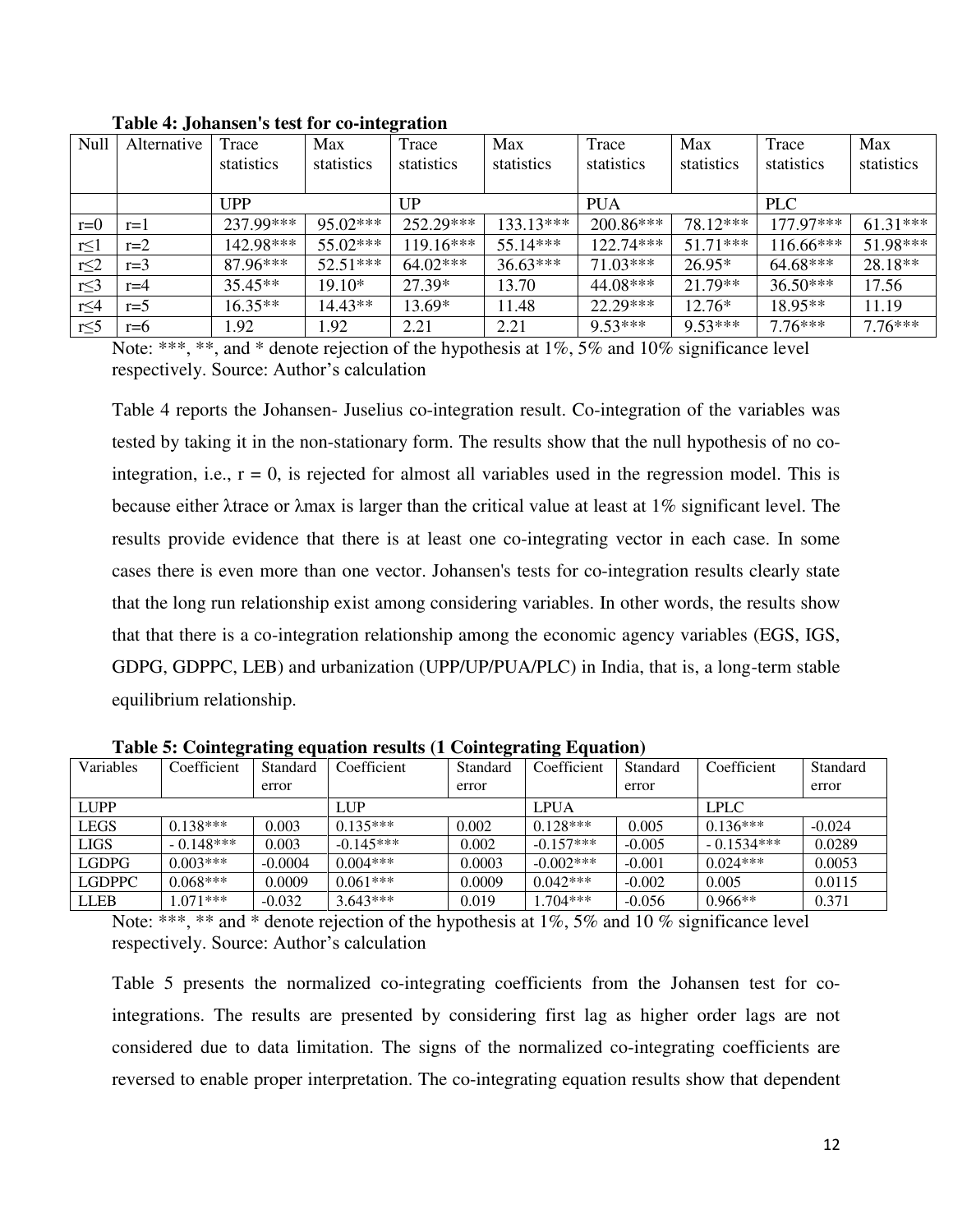variables are significantly influenced by the independent variables. Almost all the independent variables have a statistically significant (1 % level) effect on urbanization. Export of goods and services as % of GDP has a positive effect on urbanization as measured by urban population as % of total population, total urban population, population in urban agglomeration of more than 1 million, and population in largest city to % of urban population. For example, the results show that an 100 % increase in export of goods and services as % of GDP increases total urban population by 13.5 %. In contrary, import of goods and services as % of GDP has a negative effect on urbanization in India. An 100% increase in import of goods and services as % of GDP leads to decrease in total urban population by 14.5%. Growth rate of GDP has a positive effect on urbanization as measured by urban population as % of total population, total urban population, and population in largest city to % of urban population. However, growth rate of GDP has a negative effect on population in urban agglomeration of more than 1 million. For example, an 100 % increase in GDP growth rate, the percentage of urban population in the total increases by 0.3 %. GDP per capita also have a positive effect on urbanization variables except population in the largest city to % of total urban population. Finally, life expectancy at birth has a positive effect on urbanization. The results indicate that a 10 % increase in life expectancy at birth leads to reduction of 10.7 % in urban population as % of total population.

As there is co-integration among non-stationary variables, the study estimates Vector Error Correction (VEC) model for studying both short-run and long-run causality. Most importantly, the co-integrating equation is interpreted as the long-run equilibrium relationship and the VEC model allows one to study the short-run deviations from this long-run relationship. In other words, in order to verify whether there is a short-term fluctuation relationship between the agency variables of economic reforms (EGS, IGS, GDPG, GDPPC, and LEB) and urbanization level (UPP/UP/PUA/PLC), a short-term fluctuations model is built to explore the relationship between short-term volatility and long-term equilibrium.

Table 6 presents the estimated results of the VEC model. Results from the first equation relating to four dependent variables are presented separately. As urbanization variables, i.e. urban population as % of total population, population in urban agglomeration of more than 1 million and population in the largest city to % of urban population are all found stationary at second difference, the study uses second differenced data of these variables to estimate VECM model as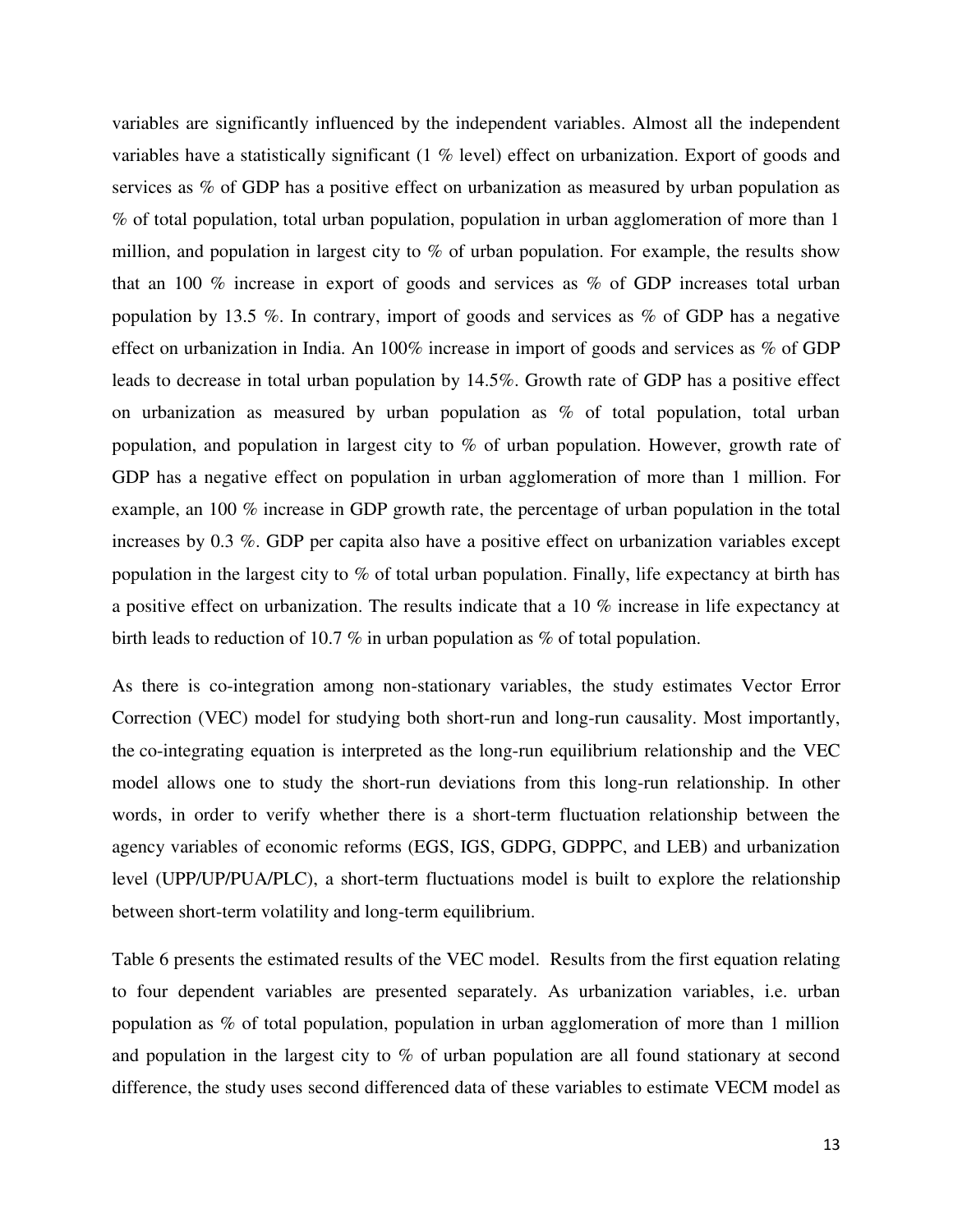VECM requires stationary data. On the other hand, as total urban population data is stationary at first difference, the study uses it without making any difference for the estimation. E-views automatically make one difference in case of VECM (restricted VAR) operation. Therefore, the variable is introduced in the following order in EVIEWS i.e., DUPP/UP/DPUA/DPLC, EGS, IGS, GDPG, GDPPC, and LEB. The results presented here only takes the first lagged of the variables as higher order lags are not permissible due to small time periods. Results show that  $R^2$ values are very high for regression model 2 which indicates the better model- fitting of our data. The study also calculates the adjusted  $R^2$ , as it adjusts for the number of explanatory terms in a model, i.e., it incorporates the model's degrees of freedom. High values of adjusted  $R^2$  for regression model 2 indicates that a high percentage of total variation in the dependent variable of the regression models. The F statistics values also are significant for regression model 2 which indicates that our regression models as a whole have statistically significant predictive capability. However, regression models 1, 3 and 4 do not show higher value of  $R^2$  and significant values of F statistics which indicates that these regression models do not fit properly with the data used in the study. The insignificant observed R square values of Heteroskedasticity ARCH effect and Breusch-Godfrey Serial correlation LM test clearly show that the results obtained are free from Heteroskedasticity and serial correlations. However, regression model 4 suffers from Heteroskedasticity ARCH effect. The insignificant Durbin-Watson statistics indicate that the regression models used in the study are free from autocorrelation problem. The insignificant Q-Statistics indicate that there is no problem of lag selections. Finally, as  $R^2$  values are less than Durbin-Watson statistics, the regression results are not spurious regressions. Based on these desirable tests for finding a good regression model, regression model 2 is chosen as it qualifies all the required tests.

The coefficient of co-integrated model or coefficient of the error correction term is statistically significant and negative for regression model 2, i.e., for total urban population. This implies that changes in economic reforms which are measured in terms of export of goods and services as % of GDP, import of goods and services as % of GDP, growth rate of GDP. GDP per capita and life expectancy at birth, exert influence on total urban population in the long run. In other words, there is long run causality running from economic reforms to urbanization as measured by total urban population. In the error correction model above, the coefficient of the error correction term is - 0.002715, which is consistent with the reverse correction mechanism. The greater the last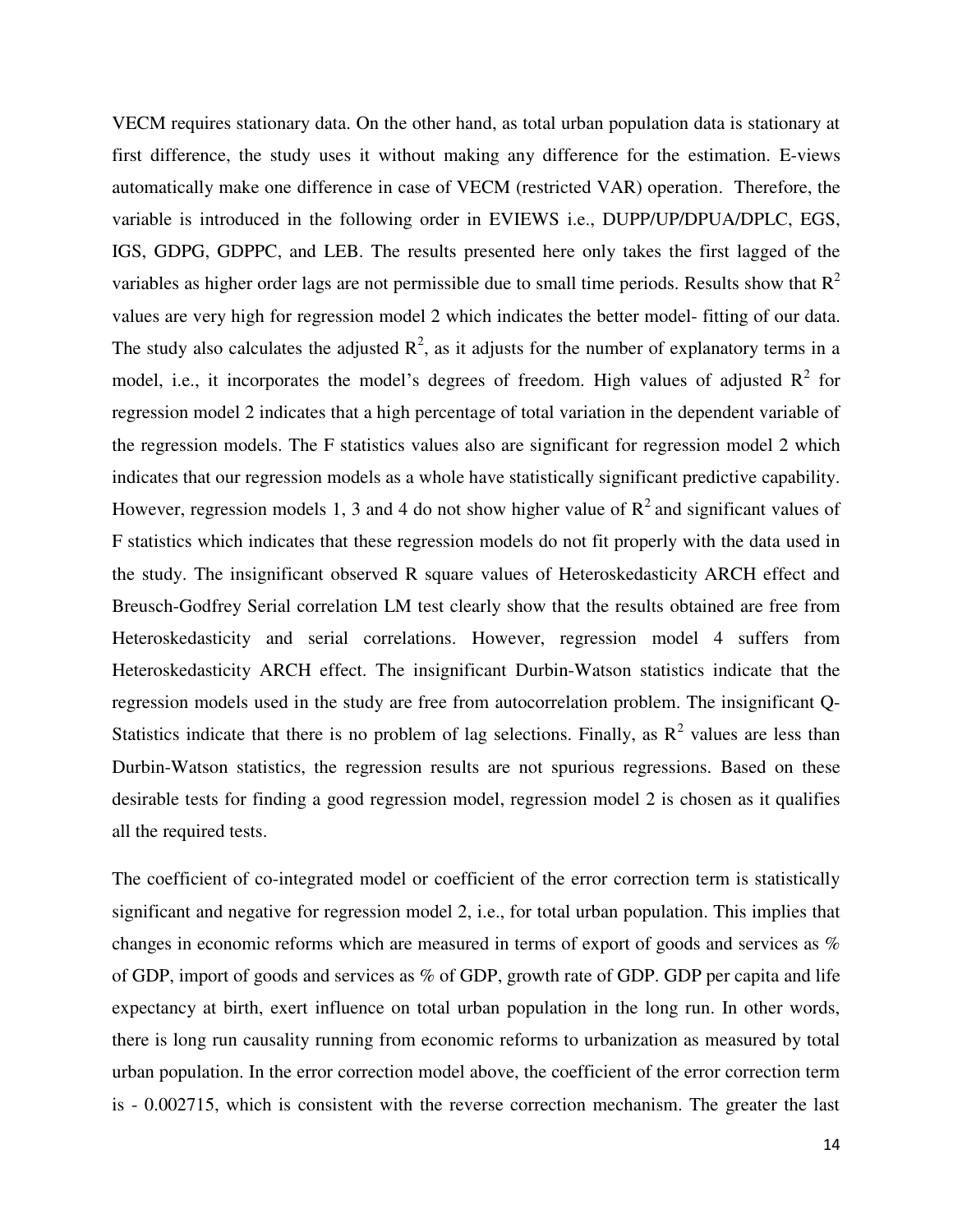period deviates from the long-term equilibrium, the greater the amount of correction in the current period. When the short-term fluctuations deviate from the long-term equilibrium, the system will pull the non-equilibrium state back to equilibrium with adjust intensity of 0.0027. According to this estimation, speed of adjustment is slow.<sup>2</sup>

|                                           | Dependent Variable |               |             |             |  |  |
|-------------------------------------------|--------------------|---------------|-------------|-------------|--|--|
|                                           | D(DLUPP)           | D(LUP)        | D(DLPUA)    | D(DLPLC)    |  |  |
|                                           | (1)                | (2)           | (3)         | (4)         |  |  |
| CointEq1                                  | $-0.002715$        | $-0.015554**$ | $-0.013638$ | $-0.237848$ |  |  |
|                                           | (0.007031)         | (0.006512)    | (0.107665)  | (0.277825)  |  |  |
| $DLUPP(-1)$                               |                    | 0.882485***   |             |             |  |  |
|                                           |                    | (0.150996)    |             |             |  |  |
| $D(DLUPP(-1))$                            | 0.254319           |               | 0.193690    | $-0.092399$ |  |  |
|                                           | (0.277136)         |               | (0.266406)  | (0.277037)  |  |  |
| $D(LEGS(-1))$                             | 0.000871           | $-0.002241$   | 0.001148    | 0.012903    |  |  |
|                                           | (0.003367)         | (0.003048)    | (0.005852)  | (0.019958)  |  |  |
| $D(LIGS(-1))$                             | $-0.002015$        | $-0.000613$   | 0.001835    | 0.003997    |  |  |
|                                           | (0.003062)         | (0.002649)    | (0.005827)  | (0.018050)  |  |  |
| $D(LGDPG(-1))$                            | 7.32E-05           | 0.000223      | 0.000384    | $-0.000184$ |  |  |
|                                           | (0.000697)         | (0.000306)    | (0.001028)  | (0.003914)  |  |  |
| $D(GDPPC(-1))$                            | 0.000124           | 0.002222      | 0.002037    | $-0.008808$ |  |  |
|                                           | (0.003358)         | (0.002510)    | (0.005073)  | (0.020696)  |  |  |
| $D(LEB(-1))$                              | $-0.219753$        | $-0.549900**$ | $-0.052191$ | 1.116846    |  |  |
|                                           | (0.615510)         | (0.250162)    | (1.094199)  | (1.798937)  |  |  |
| Constant                                  | 0.001574           | 0.006395      | 0.000179    | $-0.006849$ |  |  |
|                                           | (0.003788)         | (0.004420)    | (0.006827)  | (0.010550)  |  |  |
| Heteroskedasticity ARCH effect;           | 2.208              | 0.124         | 1.047       | 8.356***    |  |  |
| Observed R square (lag 1)                 |                    |               |             |             |  |  |
| <b>Breusch-Godfrey Serial correlation</b> | 0.956              | 1.41          | 0.044       | 0.1218      |  |  |
| LM test; Observed R square (lag 1)        |                    |               |             |             |  |  |
| Q-Statistic with lag 1                    | 0.785              | 7.99          | 0.0025      | 0.0188      |  |  |
| R square                                  | 0.201              | 0.918286      | 0.195       | 0.2077      |  |  |
| Adjusted R square                         | $-0.1723$          | 0.882536      | $-0.181$    | $-0.1621$   |  |  |
| F-statistic                               | 0.5379             | 25.68633***   | 0.518       | 0.561       |  |  |
| Durbin-Watson stat                        | 1.8809             | 1.919740      | 1.945       | 2.053610    |  |  |

#### **Table 6: Estimation of error correction model**

Note: Standard errors are included in parentheses. \*\*\* denotes significance at the 1 % level and \*\* at the 5% level.

Source: Author"s calculation

 $\overline{a}$ 

 $2^2$  The coefficient of the error correction term is negative and statistically significant. Therefore, it is consistent with error correcting behavior. The bigger the (negative) statistically significant coefficient, more rapid is the correction. Desirable values of ECM should lie between -1 to 0. The coefficient being negative (-0.0027) and significant means that the system corrects its previous period disequilibrium at a speed of 0.27% and it indicates a very slow speed of adjustment of disequilibrium correction for reaching long run equilibrium steady state position.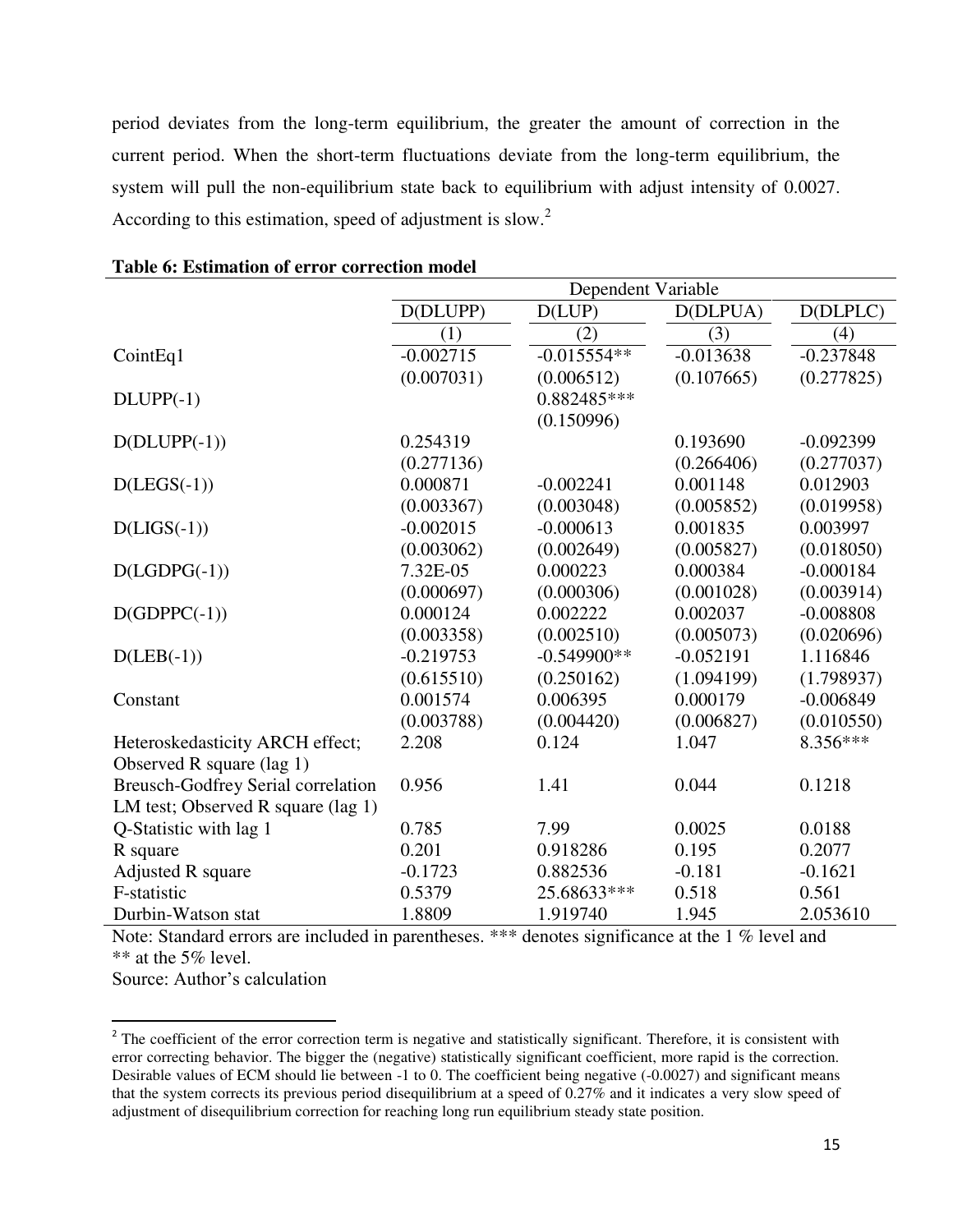However, the results also indicate that economic reforms have no influence, i.e., no long run causality running from economic reforms to urbanization as measured by urban population as % of total population, population in urban agglomeration of more than 1 million, and population in largest city to  $\%$  of urban population. Most importantly, regression model 2 shows that life expectancy at birth has a significant effect on total urban population in the short run. However, in regression models 1, 3 and 4, none of the variables which measure economic reforms are found to have any impact on urbanization as measured by urban population as % of total population, population in urban agglomeration of more than 1 million, and population in largest city to % of urban population.

Normalizing with respect to the coefficient for variables as measured for urbanization yields the following cointegrating relationship in the Johansen long run equation from VEC Model:

| DUPP = 22.02889 - 0.137895 $\times$ EGS +0.256988 $\times$ IGS - 0.180623 $\times$ GDPG +0.217790 $\times$                              |                          |
|-----------------------------------------------------------------------------------------------------------------------------------------|--------------------------|
| GDPPC - 5.641094 $\times$ LEB                                                                                                           |                          |
| $UP = 13.01635 + 0.302959 \times EGS - 0.148955 \times IGS - 0.093275 \times GDPG + 0.053638 \times$<br>GDPPC $+1.440118 \times$ LEB    |                          |
| $DPUA = 2.546154 - 0.032372 \times EGS + 0.051904 \times IGS - 0.017540 \times GDPG + 0.020121 \times$<br>GDPPC - $0.647405 \times$ LEB | -------------------- (3) |
| DPLC = $-1.211619 + 0.004961 \times EGS - 0.014129 \times IGS + 0.026107 \times GDPG - 0.002456 \times$                                 |                          |

GDPPC + 0.290547 × LEB **----------------------------------**(8)

Since a double logarithmic functional form is used here, the coefficients can be interpreted as having long-term elasticities. As regression model 2 is the best fitting model, only the sign conditions of equation two are considered. It is thus found that the coefficients of export of goods and services as % of GDP, GDP per capita, life expectancy at birth are positive, where as the coefficients of import of goods and services as % of GDP and growth rate of GDP are negative. The signs are same as the earlier results of normalized co-integrating coefficients from the Johansen test for co-integrations except the sign of growth rate of GDP. To test whether the coefficients are significant, linear restrictions (LR test) are conducted by considering chi-square values of Wald statistics. Each test variables used to measure the economic reforms are tested individually for significance; the test showed that there is a short run causality running from lag of only one independent variable i.e., life expectancy of birth to total urban population in India.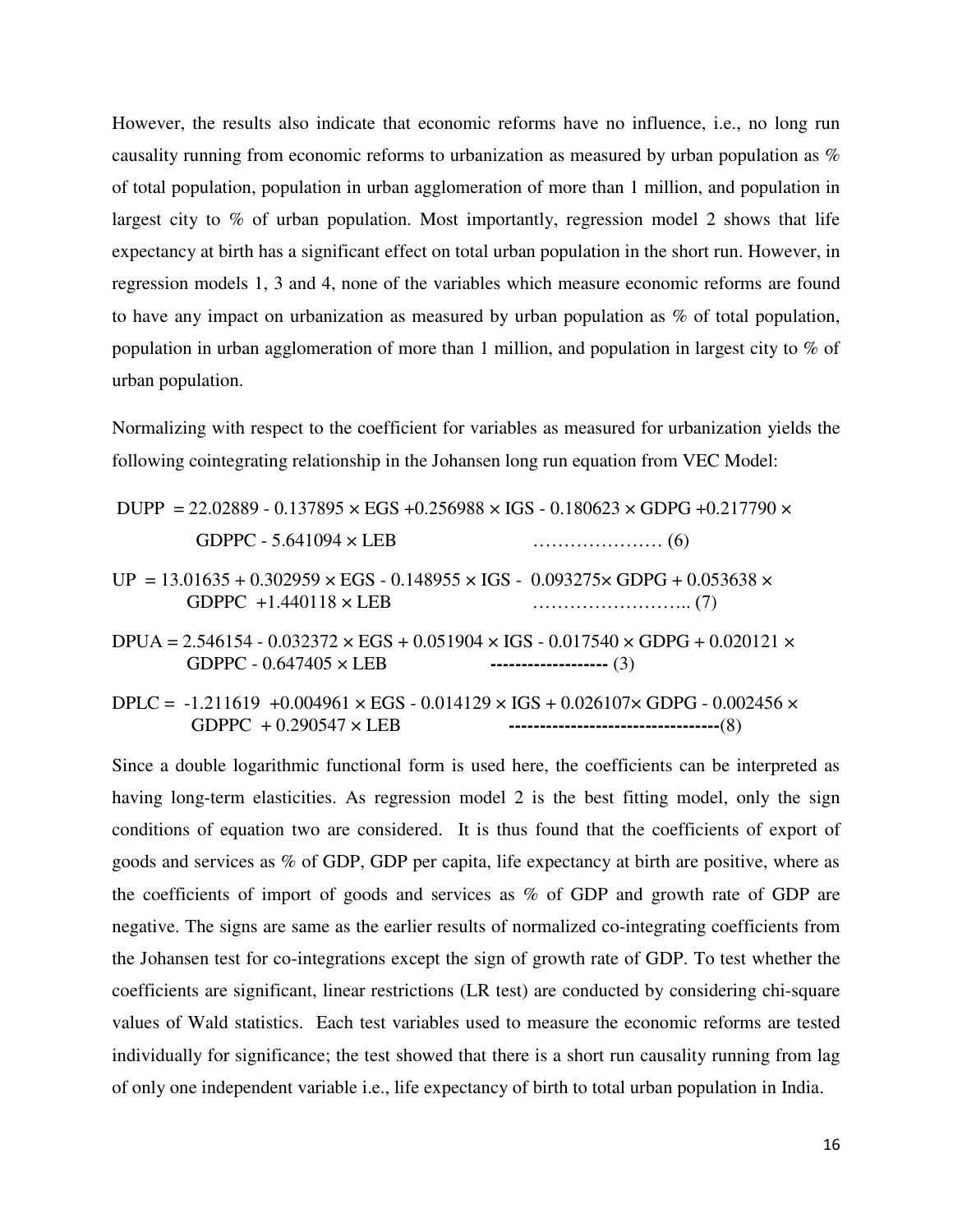Co-integration test and error correction model can only show that there is a long-term equilibrium and short-term fluctuation relationship between the variables of economic reforms and urbanization in India; it cannot however explain whether there is a causal relationship between them. Therefore, Granger causality test is used to do further verification. As the considered variables are not found stationary at level, Granger Causality test was done by considering first or second differences of the variables. Separate vector auto regressive models (VAR) were used for separate dependent variables (UPP/UP/PUA/PLC) to find out the optimal lag length. VAR model test could be done up to only 3 lags with our limited number of observations. Finally to select the optimal lag the minimum value of Akaike Information Criterion (AIC) was used.

From the Granger causality test results (Table 7), it can be seen that there is no Granger causality between the variables at the optimal lag periods. Most importantly, total urban population (up) does not Granger Cause growth rate of GDP (GDPG); GDPG does not Granger Cause UP ; UP does not Granger Cause GDP per capita (GDPPC); GDPPC does not Granger Cause UP. This indicates that urbanization as measured by total urban population neither causes growth rate of GDP or GDP per capita and vice-versa. However, the results also show that UP does Granger cause import of goods and services as % of GDP (IGS), but IGS does not Granger Cause UP. The results imply that urbanization as measured by total urban population promotes economic reforms through higher import in India.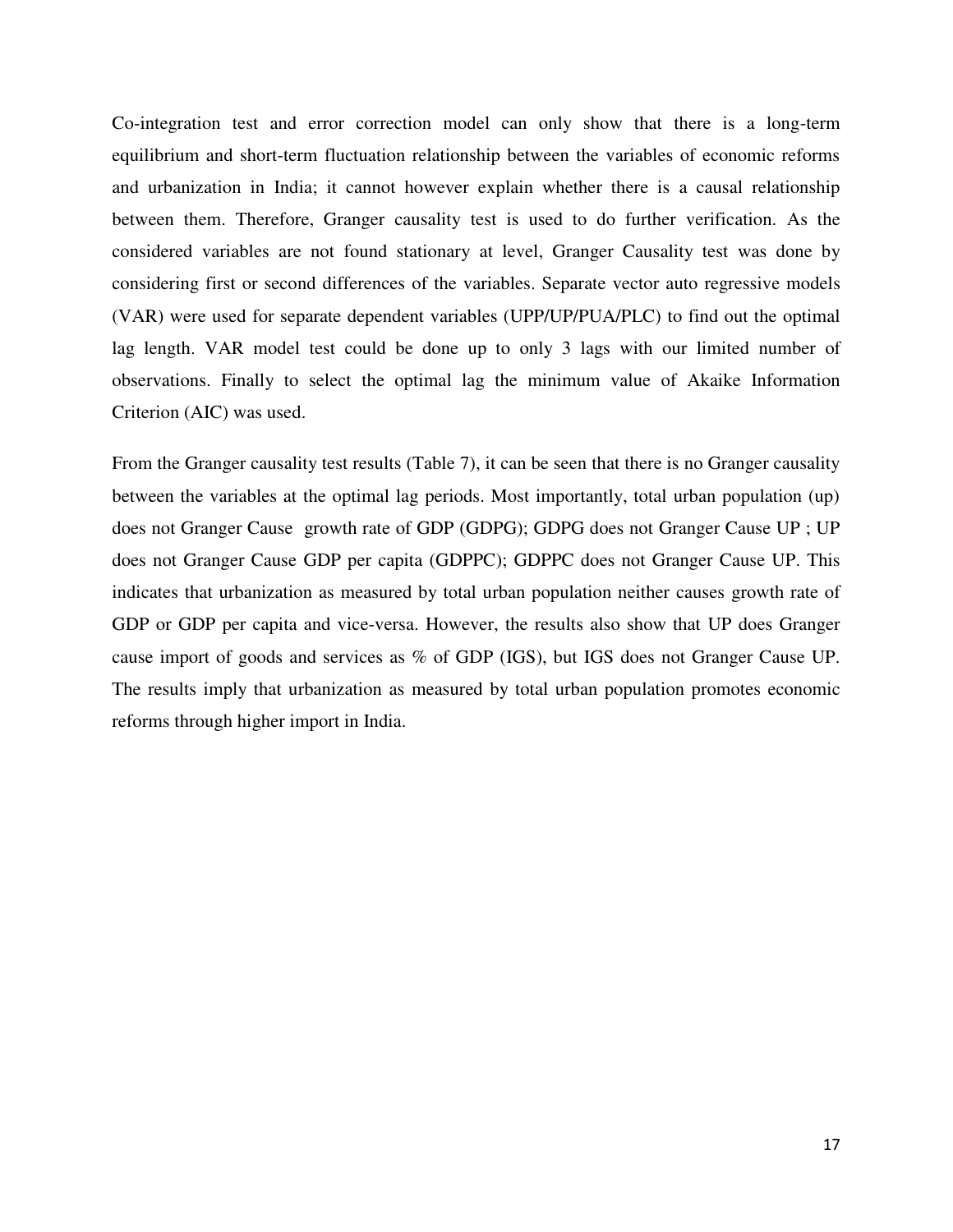## **Table 7: Granger causality test**

| <b>Null hypothesis</b>                    | Lag length     | <b>F-Statistic</b> | Prob.  |
|-------------------------------------------|----------------|--------------------|--------|
| DEGS does not Granger Cause DDUPP         | 2              | 0.78660            | 0.4713 |
| DDUPP does not Granger Cause DEGS         | $\overline{2}$ | 0.77845            | 0.4748 |
| DIGS does not Granger Cause DDUPP         | $\overline{c}$ | 0.63201            | 0.5436 |
| DDUPP does not Granger Cause DIGS         | $\overline{c}$ | 1.08579            | 0.3599 |
| DGDPG does not Granger Cause DDUPP        | $\overline{2}$ | 1.31149            | 0.2953 |
| DDUPP does not Granger Cause DGDPG        | $\overline{2}$ | 1.39860            | 0.2740 |
| DGDPPC does not Granger Cause DDUPP       | $\overline{c}$ | 0.63934            | 0.5399 |
| DDUPP does not Granger Cause DGDPPC       | $\overline{2}$ | 0.65822            | 0.5305 |
| <b>DLEB</b> does not Granger Cause DDUPP  | $\overline{2}$ | 0.11334            | 0.8935 |
| <b>DDUPP</b> does not Granger Cause DLEB  | $\overline{2}$ | 0.33989            | 0.7166 |
| DEGS does not Granger Cause DUP           | $\overline{3}$ | 0.69409            | 0.5698 |
| DUP does not Granger Cause DEGS           | 3              | 1.99879            | 0.1575 |
| DIGS does not Granger Cause DUP           | 3              | 0.37440            | 0.7727 |
| DUP does not Granger Cause DIGS           | 3              | 4.91528            | 0.0142 |
| DGDPG does not Granger Cause DUP          | $\overline{3}$ | 0.98040            | 0.4282 |
| DUP does not Granger Cause DGDPG          | 3              | 0.77818            | 0.5243 |
| DGDPPC does not Granger Cause DUP         | 3              | 0.71189            | 0.5599 |
| DUP does not Granger Cause DGDPPC         | 3              | 1.05306            | 0.3981 |
| DLEB does not Granger Cause DUP           | $\overline{3}$ | 1.09918            | 0.3801 |
| DUP does not Granger Cause DLEB           | 3              | 0.02614            | 0.9940 |
| DEGS does not Granger Cause DDPUA         | $\overline{2}$ | 0.79076            | 0.4695 |
| DDPUA does not Granger Cause DEGS         | $\overline{2}$ | 1.21194            | 0.3221 |
| DIGS does not Granger Cause DDPUA         | $\overline{c}$ | 0.76563            | 0.4804 |
| DDPUA does not Granger Cause DIGS         | $\overline{2}$ | 1.61537            | 0.2279 |
| DGDPG does not Granger Cause DDPUA        | $\overline{c}$ | 0.48781            | 0.6223 |
| DDPUA does not Granger Cause DGDPG        | $\overline{c}$ | 1.31141            | 0.2954 |
| DGDPPC does not Granger Cause DDPUA       | $\overline{2}$ | 1.02416            | 0.3802 |
| DDPUA does not Granger Cause DGDPPC       | $\overline{2}$ | 0.80112            | 0.4651 |
| DLEB does not Granger Cause DDPUA         | $\overline{2}$ | 0.46175            | 0.6379 |
| <b>DDPUA</b> does not Granger Cause DLEB  | $\overline{c}$ | 1.02869            | 0.3787 |
| DEGS does not Granger Cause DDPLC         | $\overline{2}$ | 1.62495            | 0.2261 |
| <b>DDPLC</b> does not Granger Cause DEGS  | 2              | 0.23795            | 0.7908 |
| DIGS does not Granger Cause DDPLC         | $\overline{c}$ | 2.43652            | 0.1174 |
| <b>DDPLC</b> does not Granger Cause DIGS  | $\overline{c}$ | 0.85379            | 0.4433 |
| DGDPG does not Granger Cause DDPLC        | $\overline{2}$ | 1.60426            | 0.2300 |
| <b>DDPLC</b> does not Granger Cause DGDPG | $\overline{c}$ | 0.02045            | 0.9798 |
| DGDPPC does not Granger Cause DDPLC       | $\overline{2}$ | 0.89993            | 0.4251 |
| DDPLC does not Granger Cause DGDPPC       | $\overline{2}$ | 0.03694            | 0.9638 |
| <b>DLEB</b> does not Granger Cause DDPLC  | $\overline{2}$ | 1.10868            | 0.3527 |
| <b>DDPLC</b> does not Granger Cause DLEB  | $\overline{2}$ | 0.07051            | 0.9322 |

Note: Results are based on 22 observations.

Source: Author"s calculation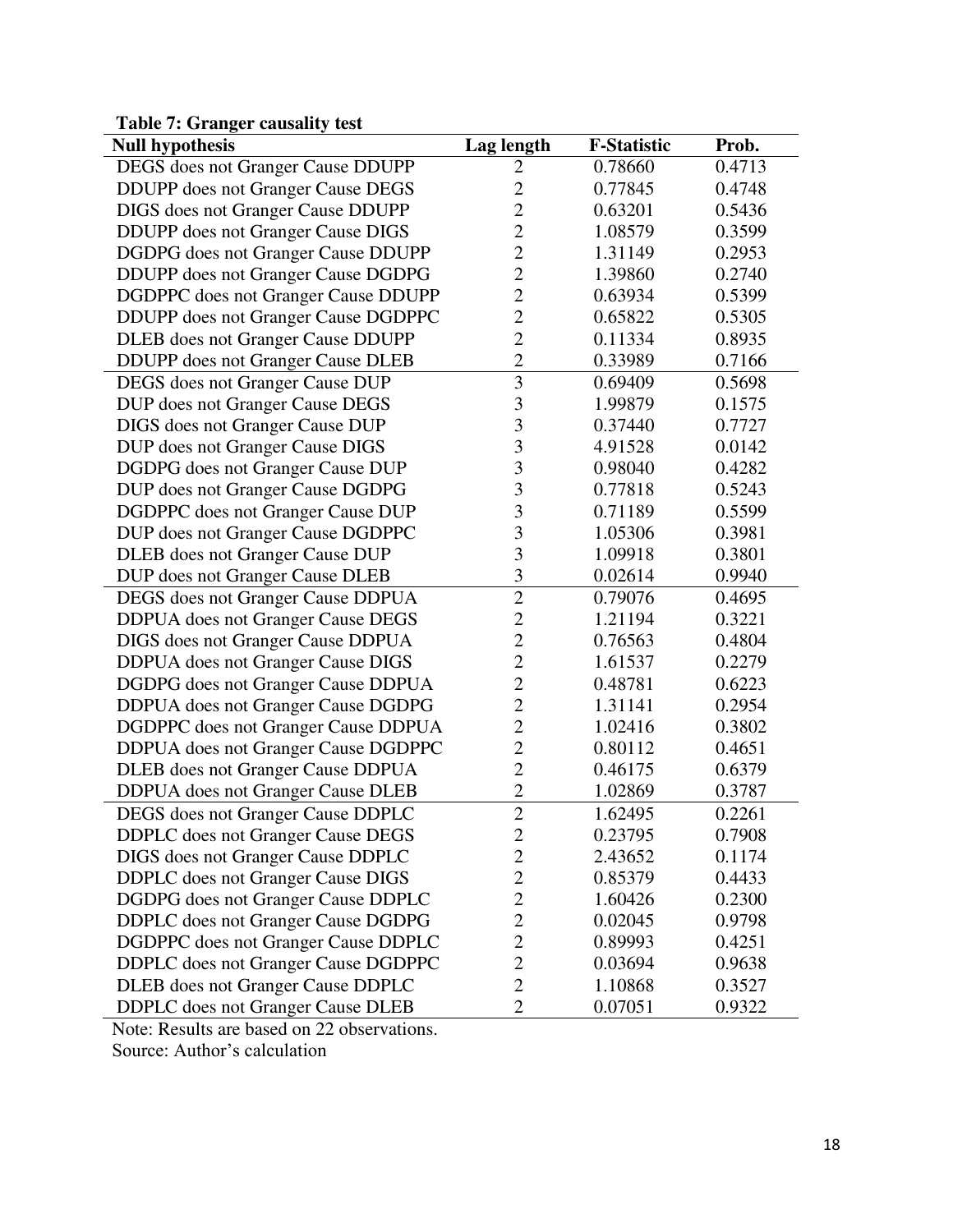#### **5. Conclusions and policy implications**

#### **5.1 Conclusions**

This paper investigates the impact of economic reforms on urbanization in India. As India started its major economic reforms in 1991, the study period spans the years 1991 to 2016. Urbanization is measured by four alternative variables, i.e., urban population as % of total population, total urban population, population in urban agglomeration of more than 1 million, and population in largest city to % of urban population. On the other hand, economic reforms are measured by export of goods & services as % of GDP, import of goods and services as % of GDP, growth rate of GDP, GDP per capita and life expectancy at birth. The choice of appropriate variables for the analysis is based on available development and urbanization literature and also availability of data.

Augmented Dickey - Fuller (ADF) tests were conducted to check the stationarity of the data. Further, Johansen- Juselius co-integration test was conducted to find out the long run relationship between economic reforms and urbanization. The results show that there is a long run relationship between them. Co-integrating equation results show that agency of economic reform variables (except import of goods and services as % of GDP) has a positive effect on urbanization. Import of goods and services as % of GDP has a negative effect on urbanization. The results are consistent for different dependent variables across different regression models. Based on co-integration results, Vector Error Correction model was estimated to study the both short-run and long-run causality. The results show that economic reforms have influence only on total urban population and not on the other variables which measure urbanization. However, the speed of adjustment is very slow with adjust intensity 0.0027. The study did not find any causality running between/among rest of the variables in any other form. Except one variable i.e., life expectancy no other short run effect is seen having any significant effect on total urban population in the short run. Finally, Granger causality test was executed to test the direction of causal relationship between urbanization and economic reforms. Akaike Information Criterion (AIC) was used to select the optimal lag. The results show that there is no causal relationship between the variables; only total urban population does Granger Cause import of goods and services as % of GDP.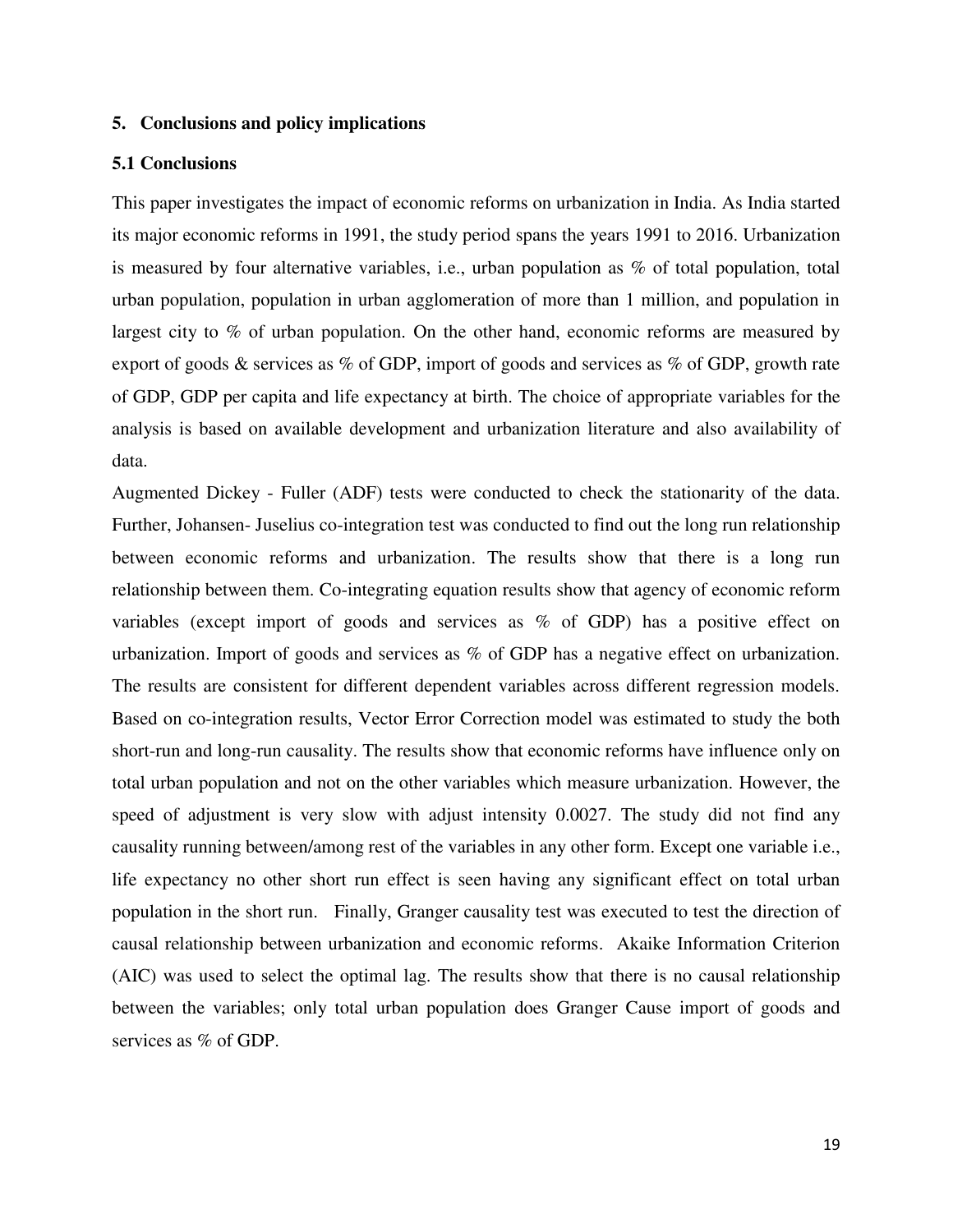#### **3.2 Policy Implications**

The results of this paper clearly show that though there is long run relationship between economic reforms and urbanization, but the strength of this relationship is very low. Results indicate that the impact of economic reforms on urban population in India is very negligible in the long run. Similarly, the short run effect is also negligible. Results of this study disprove the existence of any causal relationship between urbanization and economic reforms in India. In short, economic reforms have failed to promote urbanization in India.

Urbanization is an inevitable part of development process and no country has developed without promoting urbanization. India is also experiencing rapid urbanization though at a slower space. Tripathi (2015) reviewed the entire Planning Period of India to evaluate the urban policies in India. The above study shows that major urban policies came up with the establishment of Housing & Urban Development Corporation (HUDCO) under fourth Planning Period. But only the Eight Plan Period signifies the role and importance of urban sector for the national economy. Though successive Plan Periods have addressed different urban policies, but first major central government intervention to promote urbanization was started with Jawaharlal Nehru National Urban Renewal Mission (JNNURM) in 2005. However, the policy intervention failed to click due to lack of appropriateness of policies and inadequateness of funding. Based on these, this study suggests the following policies to promote urbanization in India.

First, the county needs to promote and strengthen the small and medium cities and towns of India. India"s large cities are overcrowded and face several problems in terms delivery of public goods. Therefore, to increase the impact of agglomeration economics we need to bring down the population for the large cities that is class I cities in India. Gibson et al. (2017) found that growth of secondary towns do more to reduce rural poverty than big city growth. This lesson can implemented through putting quantity restriction on migration from rural/urban to class I cities in India. China"s hukou system would be a good example in this context. Investment in medium and small cities will also be good to reduce spatial imbalance in terms of earning and investment as large cities earn and get a lion share of investment. In India, 468 class I cities out of 7,935 towns in the country accommodate about 70 % urban people. Therefore in the next 10 years we have to reduce it to 50 % without reducing its population size.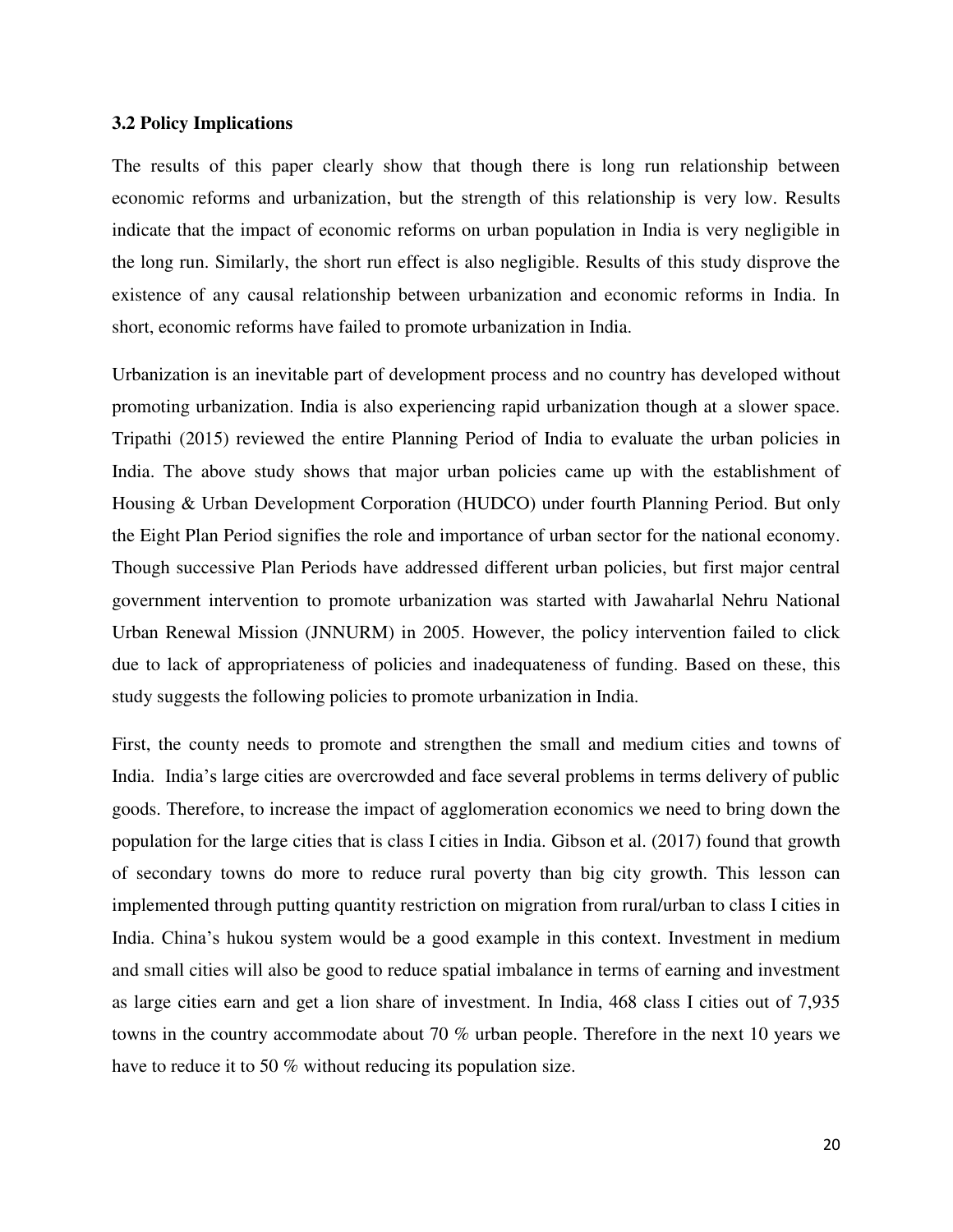Second, there is a need to make Indian cities more competitive. A report from the Economist Intelligence Unit, "The 2025 Global City Competitiveness Index" measures the competitiveness of 120 cities and ranked Indian cities - Mumbai, Delhi, Bangalore, Pune, Hyderabad, Chennai, Ahmedabad, and Kolkata as 51, 56, 94,99, 100, 101, 104,and 109 respectively for the year of  $2025<sup>3</sup>$  This indicates that competitiveness of Indian cities very poor compared to the top five competitive global cities viz., New York, London, Singapore, Hong Kong, and Tokyo. Now the question is what needs to be done to improve the competitiveness of Indian cities. First and foremost, we need to improve infrastructure and basic service delivery to urban dwellers. But it is easy to advice this but very tough to materialize it as we are lacking of appropriate amount of funding. India"s saving rate has fallen from 38 per cent of GDP in 2007-08 to 31 per cent of GDP from 2016-2017. It has to be remembered that India"s savings and investment rates picked up in 2003 and resulted in a higher economic growth about 8% range. Therefore, the country needs to promote saving and investment to finance urban infrastructure and delivery systems. Particularly, long term saving needs to be encouraged as it provides higher interest rate to the investor on one hand and on the other, more flexibility to government to allocate funds for infrastructure development, particularly for those projects with higher gestation

Third, in order to boost human capital, there is a need to privatize education for those who can access education by paying higher fees. As of 2014, the country has about 185 State Private universities. Given the paucity of government funding, the private sector needs to be encouraged to cater to the demand for higher education that the government cannot meet from its own funds. In this, case quality of education has to be monitored by the government though ensuring proper remuneration to faculty in such private institutions. India has the known potential to become a global hub for higher education and much can be gained without government having to do heavy lifting, though government has to promote private endeavors in this direction wholeheartedly. The return on this investment will be massive. But government has to ensure that private universities do not cheat students by providing false information about their placement record and tuition costs. India can also earn foreign currency through promoting higher education. Most

l

<sup>&</sup>lt;sup>3</sup> The Index scores each city across eight categories: economic strength, physical capital, financial maturity, institutional character, social and cultural character, human capital, environmental and natural hazards and global appeal.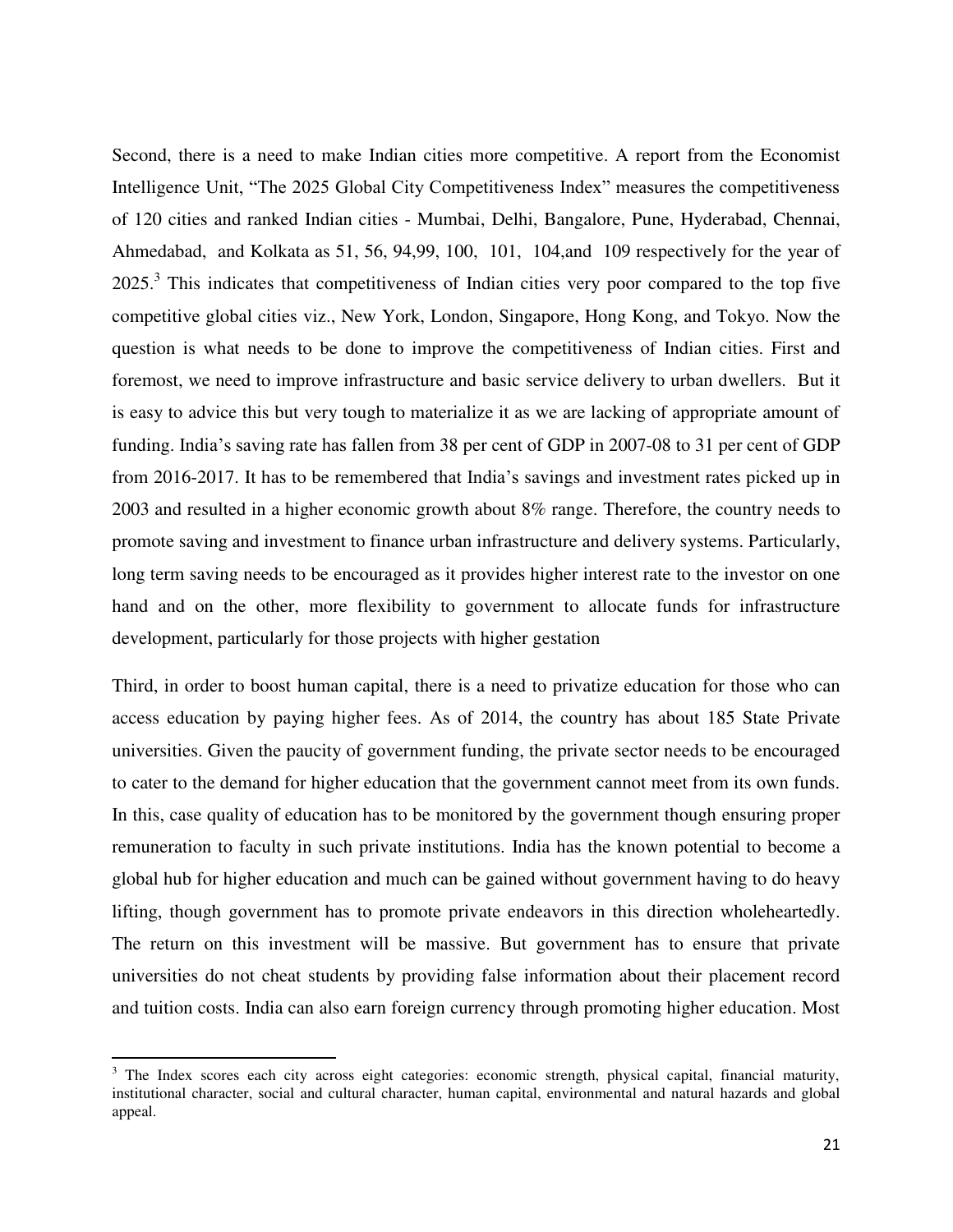of the universities in India are urban based; therefore promoting quality education through privatization may lead to boost to urban human capital formation also. Such an imitative will not only improve competitiveness of the cities but also boost business environment through encouraging new start ups. Also, there is an urgent need to provide industry specific knowledge in regular university teaching, which is currently lacking in India.

Fourth, to bring about a more inclusive cultural, social and emotional climate, we need to make Indian cities more cosmopolitan. Also, amore enabling environment can be created by promoting English language as a medium of conversation so that our cities can seamlessly connect to the global community. Higher education and demand in the corporate job market will automatically force students to learn English in future. While every Indian can be proud of our great culture and traditions, one should also be receptive to refreshing ideas and winds from other parts of the globe.

Finally, to build environment friendly cities, there is a need to make master plans for the newly extended part of the cities or towns where future development will take place. It will also help to divert population concentration in the core to periphery.

It has to be remembered that half of the world's the population that lives in cities generate more than 80% of global GDP. Indian cities have a great potential to contribute to the national GDP. It is hoped that these policies will change India"s urbanization pattern and will add to the current ongoing urban policies in India so that our cities become more competitive and the quality of life of the urban dwellers will improve.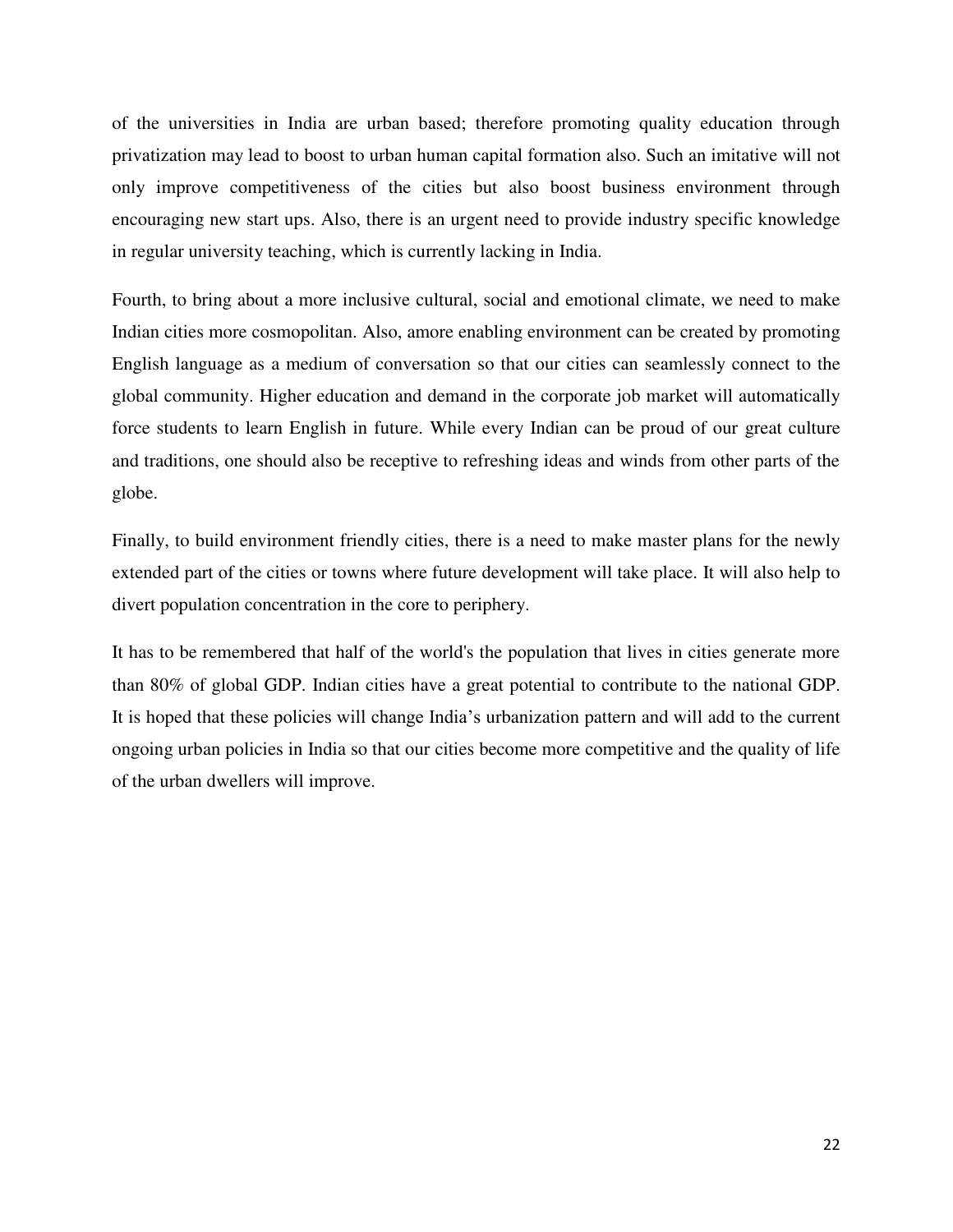### **References**

- Abhishek, N., Jenamani, M., and Mahanty, B. 2017. Urban growth in Indian cities: Are the driving forces really changing? *Habitat International* 69, 48-57.
- Bhagat, R. B. 2011. Emerging Pattern of Urbanisation in India. *Economic and Political Weekly* 46 (34): 10–12.
- Cali, M. 2007. Urbanization, Inequality, and Economic Growth: Evidence from Indian States. Background Paper, World Development Report 2009, World Bank.
- Chadchan, J., and Shankar, R. 2012. An analysis of urban growth trends in the post-economic reforms period in India. *International Journal of Sustainable Built Environment* 1: 36–49.
- Choudhuri, B., Chatterjee, B., Mazumdar, M., and Karim, S. 2017. Income ranking of Indian states and their pattern of urbanization. In Denis, E., and Zerah M.H.(eds) Subaltern urbanization in India. Exploring urban change in South Asia. Springer, New Delhi.
- Gangopadhyay, S., P. Lanjouw, T. Vishwanath and N. Yoshida. 2010. Identifying Pockets of Poverty: Insights from Poverty Mapping Experiments in Andhra Pradesh, Orissa and West Bengal. *Indian Journal of Human Development* 4(1): 5-28.
- Gibson, J., Datt, G., Murgai, R., Ravallion, M. 2017. For India"s Rural poor, Growing Towns Matter More Than Growing Cities. World Bank, 98: 413-429.
- Gopinath, S. 2008. Development through planning, markets or decentralisation. Seminar Paper Presented at Indian Institute of Technology, Mumbai, January 21, 2008.
- Government of India. 2009. India: Urban Poverty Report 2009. Ministry of Housing and Urban Poverty Alleviation and Oxford University Press, New Delhi.
- Johansen, S. 1988. Statistical analysis of cointegrating vectors. *Journal of Economic Dynamics and Control* 12 (2-3): 231–254.
- Kalamkar, S. S. 2009. Urbanization and agriculture growth in India. Indian Journal of Agricultural Economics 64(3): 442–461.
- Krugman, P. and Elizondo, R.L. 1996. Trade Policy and Third World Metropolis. *Journal of Development Economics* 49: 137–150.
- Kundu, A. (2006). Trends and Patterns of Urbanization and their Economic Implications. India Infrastructure Report 2006, Oxford University Press, New Delhi, Chapter 2, pp. 27-41.
- Mathur, O.P. 2005. Impact of Globalization on Cities and City‐Related Policies in India. In Richardson, H.W. and Bae, C.-H.C. (eds). Globalization and Urban Development. Berlin, Springer: pp. 43–58.
- Narayan, L. 2016. Relationship between Urbanisation and Economic Growth: A Causality Analysis for India. *Indian Journal of Economics and Development* 12:2, 237-242
- Sridhar, K.S. 2010. Determinants of City Growth and Output in India. Review of Urban and Regional Development Studies 22, 22–38.
- Tripathi, S. 2013a. Do Large Agglomerations Lead to Economic Growth? Evidence from Urban India. *Review of Urban and Regional Development Studies* 25(3): 176-200.
- Tripathi, S. 2013b. Does Higher Economic Growth Reduce Poverty and Increase Inequality? Evidence from Urban India. *Indian Journal for Human Development* 7(1): 109-137.
- Tripathi, S. 2015. An overview of India"s Urbanization, Urban Economic Growth and Urban Equity", International Journal of Economics and Empirical Research 3(3): 115-127,
- Tripathi, S., and Mahey, K. 2017a. Urbanization and Economic Growth in Punjab (India): An Empirical Analysis. *Urban Research and Practice* 10 (4), 379-402.